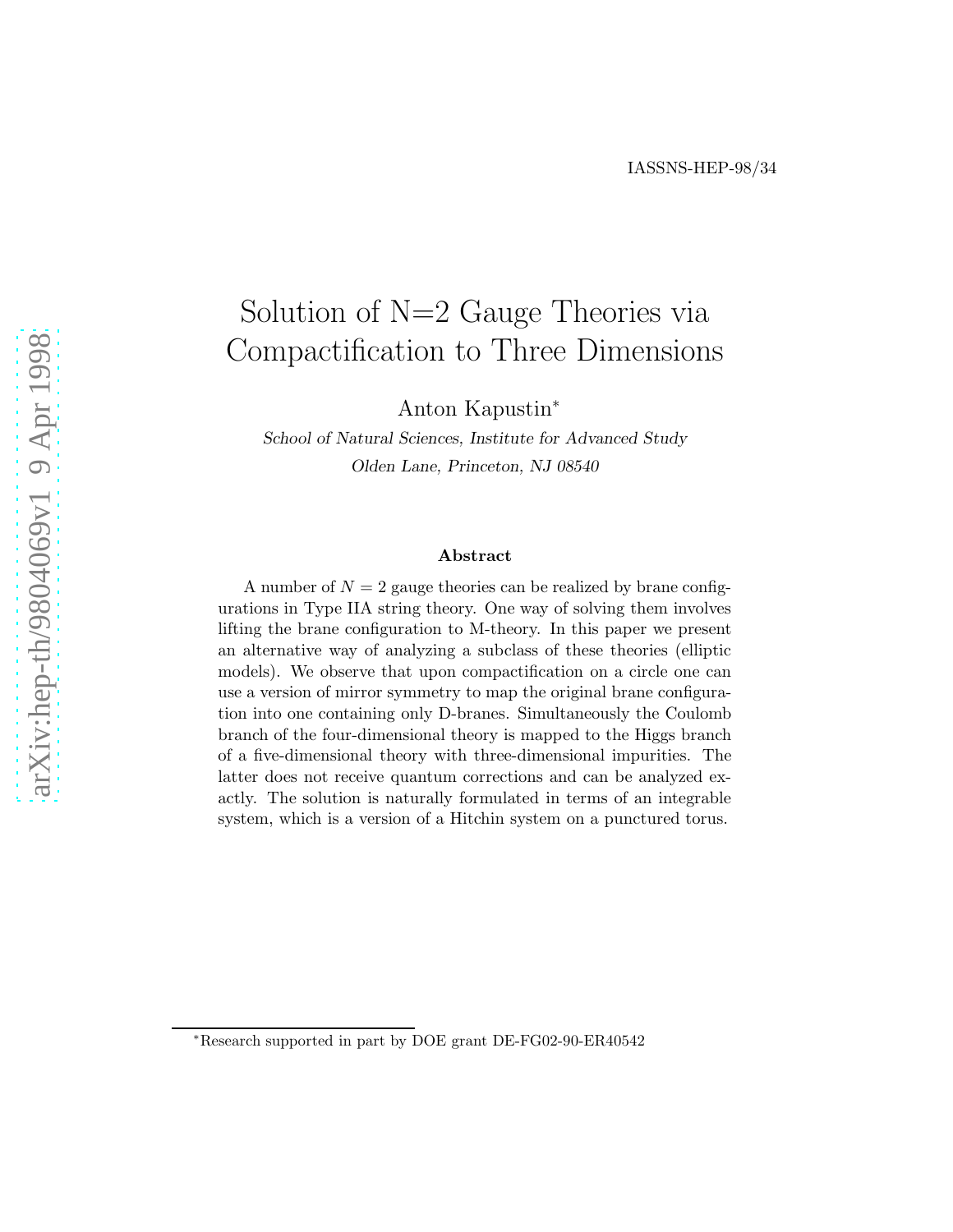## 1 Introduction

In the last few years a lot of effort has been invested into studying moduli spaces of vacua of supersymmetric gauge theories. This problem is quite nontrivial when the theory in question is strongly coupled in the infrared. It is remarkable that nevertheless a complete solution has been found for a large number of  $N = 2$  gauge theories using various techniques. In particular, in Ref. [\[1](#page-18-0)] the structure of the Coulomb branch of theories with product gauge groups  $SU(n_1) \times SU(n_2) \times \ldots \times SU(n_{k-1})$  has been analyzed. The idea is to realize the gauge theory as a low-energy theory on a configuration of branes in IIA string theory. To this end one considers an array of  $k$  parallel NS5branes extending in the  $x^0, x^1, x^2, x^3, x^4, x^5$  directions and having coincident positions in the  $x^7, x^8, x^9$  directions. Then one suspends  $n_\alpha$  parallel D4branes between the  $\alpha^{\text{th}}$  and  $\alpha+1^{\text{st}}$  5-branes, so that the world-volume of D4branes is extended in the  $x^0, x^1, x^2, x^3, x^6$  directions. (One can also include D6-branes, but we do not consider this possibility here). Since the extent of this configuration in the  $x^6$  direction is finite, the low-energy theory is a four-dimensional gauge theory living in the  $x^0, x^1, x^2, x^3$  plane. It can be checked that this arrangement of branes leaves eight supersymmetries unbroken, so we get at least  $N = 2$  supersymmetry in  $d = 4$ . Naively, the gauge group appears to be  $U(n_1) \times U(n_2) \times \cdots \times U(n_{k-1})$  with matter hypermultiplets in the bifundamental representation (i.e. the hypermultiplets transform as  $(n_1, \overline{n}_2) \oplus (n_2, \overline{n}_3) \oplus \cdots \oplus (n_{k-2}, \overline{n}_{k-1})$ . The hypermultiplets come from open strings connecting neighboring stacks of D4-branes. A more detailed analysis[[1\]](#page-18-0) shows that the center-of-mass motion of these stacks is "frozen out", in the sense that the  $x^4$ ,  $x^5$  positions of the centers-of-mass are parameters of the Lagrangian rather than dynamical fields. As a consequence the gauge group is actually  $SU(n_1) \times SU(n_2) \times \cdots \times SU(n_{k-1})$ . It is convenient to combine the  $x^4, x^5$  coordinates of the center-of-mass of the  $\alpha^{\text{th}}$  stack into a complex number  $v_{\alpha} = x_{\alpha}^4 + ix_{\alpha}^5$ . Then the bare mass of the  $\alpha^{\text{th}}$  hypermultiplet is given by  $v_{\alpha+1} - v_{\alpha}$ .

In order to solve for the Coulomb branch of this theory, one lifts the brane configuration to M-theory. If the IIA string theory is strongly coupled, the radius of the M-theory circle (whose coordinate we will call  $x^{10}$ ) is large. In this case the IIA brane configuration lifts to a single large smooth 5-brane with worldvolume  $\mathbb{R}^{1,3} \times C$ . Here  $\mathbb{R}^{1,3}$  has coordinates  $x^0, x^1, x^2, x^3$ , and C is a Riemann surface holomorphically embedded in  $C \times C^*$  with coordinates  $v = x^4 + ix^5, t = \exp(x^6 + ix^{10})$ . The moduli of the field theory translate into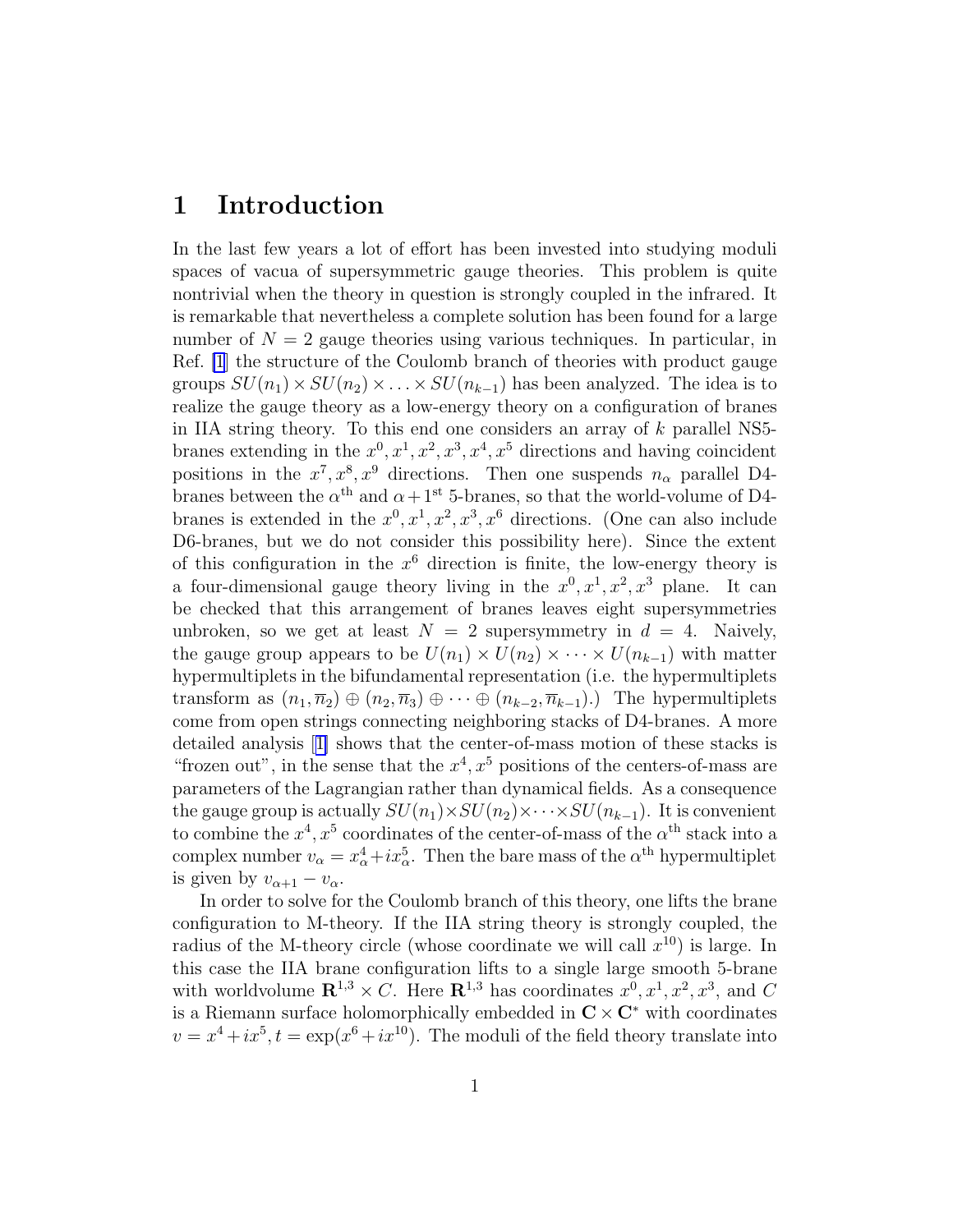the moduli of the embedding  $C \to \mathbb{C} \times \mathbb{C}^*$ . Of course, the embedding is not arbitrary: one must require that upon forgetting  $x^{10}$  the M-theory 5-brane project back to the correct IIA configuration. To solve the model one has to find a holomorphic family of embeddings satisfying this constraint and depending on the right number of parameters.

Another way of solving  $N = 2$  gauge theories is based on their relation to complex integrable system [\[2](#page-18-0), [3](#page-18-0), [4\]](#page-18-0). We will explain the precise meaning of this statement in the next section. For now it suffices to say that a complex integrable system can be thought of as a complexification of an integrable system of classical mechanics, and that the solution of every  $N = 2$  gauge theory is encoded in some complex integrable system. Therefore one can try to match the known integrable models with particular  $N = 2$  gauge theories. The first success of this approach was the observation of Ref. [\[3\]](#page-18-0) that an affine Toda chain associated with a simple group G provides a solution for the  $N = 2$  gauge theory with gauge group  $\tilde{G}$  (the Langlands dual of G) andno hypermultiplets. Soon after that the  $SU(n)$  Hitchin system [[5\]](#page-18-0) on a torus with a single puncture was shown to give a solution of the  $SU(n)$  gauge theory with a massive adjoint hypermultiplet[[4](#page-18-0)]. Some other matches were suggested in Ref. [\[6\]](#page-18-0).

It is natural to ask about the relation between the two approaches. An answer suggested in Ref. [\[1](#page-18-0)] is that a family of embeddings of a Riemann surface C into  $C \times C^*$  can be thought of as an integrable system too, namely the integrable system of Donagi-Markman type [\[7\]](#page-18-0). Thus every model solved in Ref. [\[1](#page-18-0)] is matched to an integrable system.

We do not consider this a completely satisfactory answer, however. Indeed, in the cases where both approaches are applicable, the solutions seem totally different, and some effort is required to see that they are equivalent. For example, the fact that the solution of the  $SU(n)$  theory with a massive adjoint hypermultiplet can be represented by a Hitchin-type system looks like a miracle from the point of view of M-theory.

In this paper we would like to address this problem by suggesting a new method of solving  $N = 2$  gauge theories.<sup>1</sup> The starting point is again the braneconfiguration of Ref. [[1\]](#page-18-0), but with  $x^3$  compactified on a circle. Thus we will be studying  $N = 2$  gauge theories on  $\mathbb{R}^{1,2} \times S^1$ . For technical reasons we will consider only elliptic models, i.e. those with  $x^6$  direction compactified as well. However, it will be clear from the derivation that the method can be

<sup>1</sup>Similar ideas were considered in Ref. [\[8](#page-18-0)].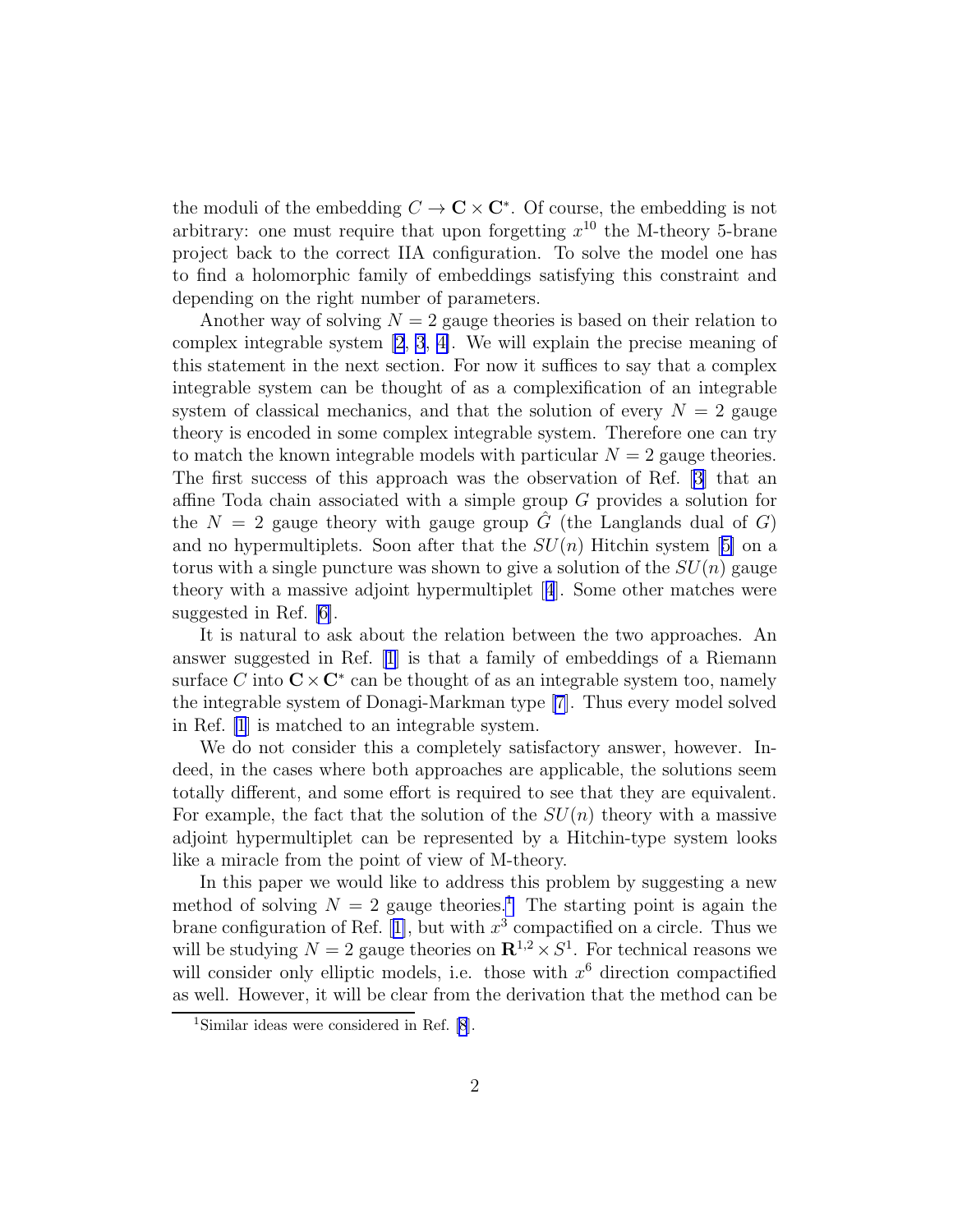applied more generally. Thus the gauge theories we are solving are finite and have gauge group  $SU(n)_1 \times SU(n)_2 \times \cdots \times SU(n)_k \times U(1)$  and matter in the bifundamental. The gauge group and the matter content of this theory can be encoded in an affine  $A_{k-1}$  quiver. It turns out there is a version of mirror symmetry (in the sense of Ref. [\[9\]](#page-19-0)) which maps the Coulomb branch of the original ("electric") theory to the Higgs branch of a certain five-dimensional "magnetic" theory on  $\mathbb{R}^{1,2} \times T^2$ , with three-dimensional impurities localized at points on  $T^2$ . The Higgs branch does not receive quantum corrections and can be analyzed exactly. This yields a solution of the original problem, for any compactification radius. An interesting feature of this approach is that the solution is automatically encoded in a Hitchin-type integrable system. Thus, at least for the class of models considered in this paper (elliptic models), the corresponding Donagi-Markman systems arise from Hitchin-type systems. In particular, we rederive the fact noticed in Ref.  $|4|$  that the  $SU(n)$  gauge theory with a massive adjoint is solved by an  $SU(n)$  Hitchin system on a punctured torus. Another spin-off of our approach is a new explanation of the"freezing" of  $U(1)$  factors in the d=4 gauge theories noticed in Ref. [[1\]](#page-18-0).

In the next section we give a very brief summary of the relation between  $N = 2$  gauge theories and integrable systems. In this we follow Ref. [\[4](#page-18-0)]. In section 3 we discuss the mirror transform alluded to above. The analysis of the Higgs branch of the "magnetic" theory is presented in section 4. There we also compare our solution with that obtained in Ref. [\[1\]](#page-18-0). Some idiosyncratic remarks are collected in section 5.

## 2 N=2 Gauge Theories and Integrable Models

In this section we remind the reader the relation between low-energy Lagrangians of  $N = 2$  gauge theories and integrable models of classical me-chanics[[4](#page-18-0)]. Consider an  $N = 2$  gauge theory with gauge group G of rank r and matter hypermultiplets. The Coulomb branch of the theory  $U$  is a special Kähler manifold of complex dimension  $r$ . As a complex manifold, U is a copy of  $\mathbb{C}^r$ . The special Kähler metric is encoded in a holomorphic function  $\mathcal F$  on  $X$ , the prepotential. This function is multi-valued, however, so it is desirable to give a description of the metric in more invariant terms. To this end one considers a fibration  $\pi : X \to U$ , where X is a complex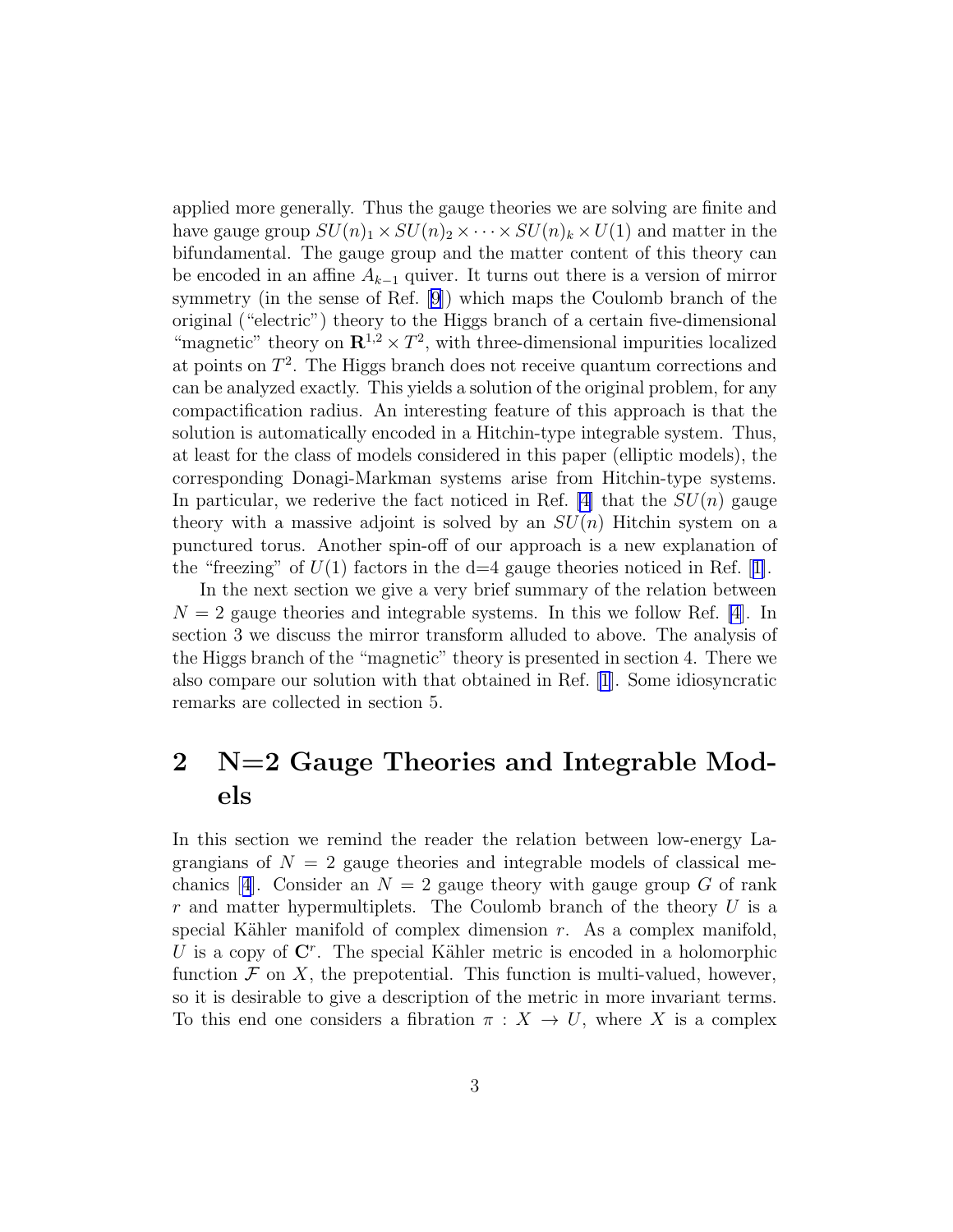manifold of dimension 2r and the fibers of  $\pi$  are Abelian varieties  $A_r$  of dimension r. (In other words,  $A_r$  is a complex torus together with a  $(1, 1)$ -form t (polarization) which is positive and has integral periods). We will call the fibration  $\pi: X \to U$  the Seiberg-Witten fibration. One also needs a closed holomorphic  $(2, 0)$ -form  $\omega$  on X whose restriction to the fibers of  $\pi$  is zero. Together these data define a metric on  $U$  in the following manner: one takes the  $(r+1, r+1)$ -form  $t^{r-1} \wedge \omega \wedge \overline{\omega}$  and integrates over the fibers of  $\pi$ ; this yields a  $(1, 1)$ -form on U which is the Kähler form of the metric we are after. An additional physical requirement is that this metric be nondegenerate away from singular fibers of  $\pi$ . This is achieved by asking that  $\omega$  be nondegenerate away from the singular fibers.

So far we described how the fibration  $\pi : X \to U$  together with  $\omega$  define a Kähler metric on  $U$  and therefore the low-energy effective action for massless scalars. The low-energy theory of the Coulomb branch also contains r photons. To define their action one needs to specify the " $\tau$ -parameter", i.e. an  $r \times r$  matrix which is a holomorphic function on U whose imaginary part is positive-definite (away from singular fibers). The " $\tau$ -parameter" encodes the gauge couplings and theta-angles of the photons, and because of electricmagnetic duality it is defined up to  $Sp(2r, \mathbb{Z})$  transformations. Given the Seiberg-Witten fibration it is very easy to read off  $\tau$ : at a point  $u \in U$  it is the complex structure of the fiber  $\pi^{-1}(u)$ .

One can think of X together with  $\omega$  as a complex symplectic manifold, i.e. as a complexification of the phase space of some mechanical system with r degrees of freedom. Moreover, since the restriction of  $\omega$  to the fibers of  $\pi$  is zero, any two functions on U Poisson-commute. Therefore the coordinates on U form a maximal set of commuting integrals of motion, and the corresponding mechanical system is integrable (it fulfills the conditions of Liouville's theorem). In other words, the coordinates on U are action variables, while the coordinates on the fiber  $A_r$  are the canonically conjugate angle variables. Thus any  $N = 2$  gauge theory corresponds to a certain complex integrable system of classical mechanics.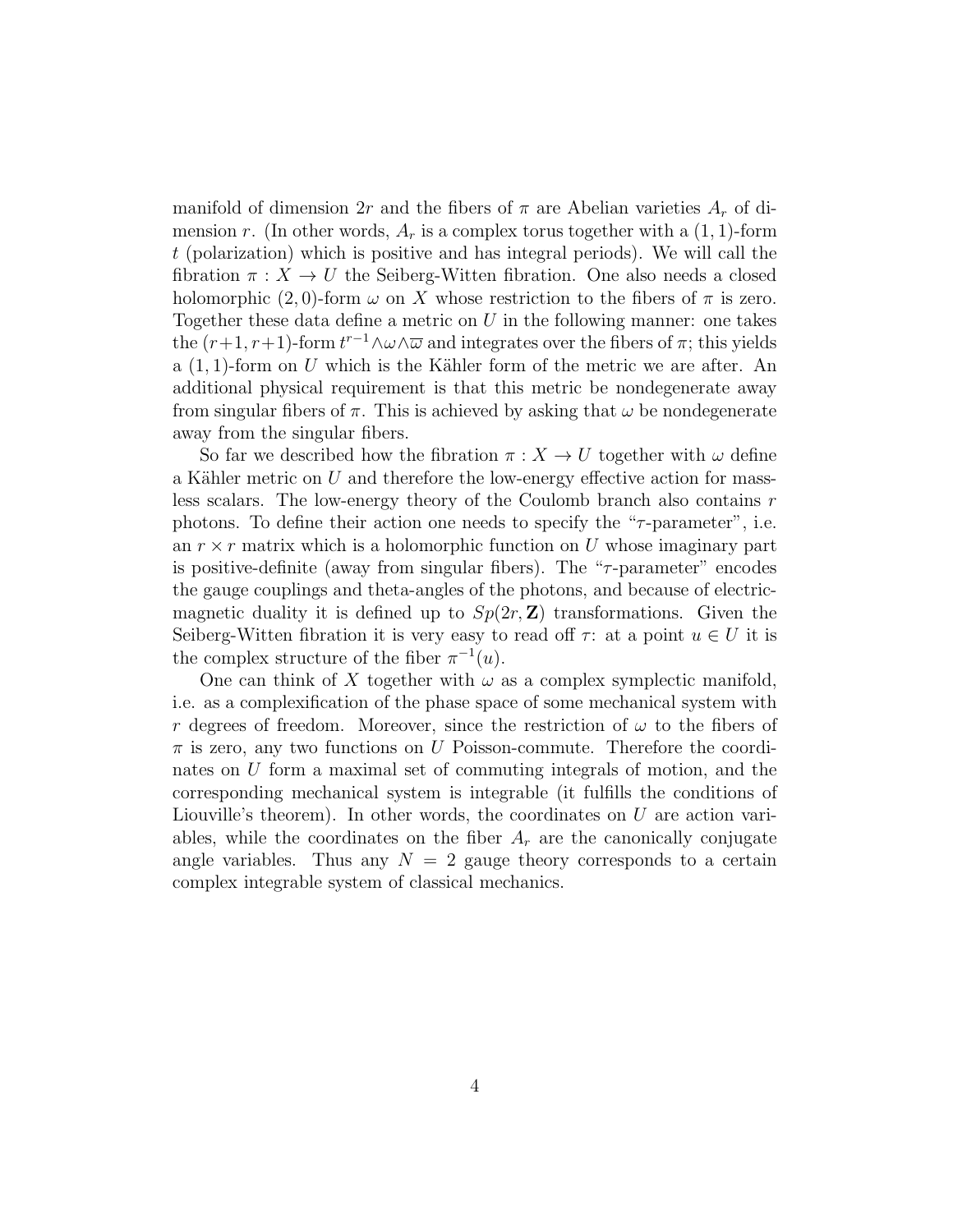## 3 Compactification to Three Dimensions and the Mirror Transform

Westart with the brane configuration considered in Ref.  $[1]: k$  $[1]: k$  $[1]: k$  NS5-branes located at  $x^7 = x^8 = x^9 = 0$  and at  $x^6 = s_1, \ldots, s_k$  and n D4-branes located at  $x^7 = x^8 = x^9 = 0$  and worldvolume parametrized by  $x^0, x^1, x^2, x^3, x^6$ . The  $x^6$  coordinate is taken to be periodic with period  $2\pi L$ . Thus D4-branes are wrapped on a circle of radius L. Since D4-branes can end on NS5 branes, a stack of n parallel D4-branes can split at NS5-branes, producing k independent stacks of D4-branes. They can move in the  $(x^4, x^5)$  plane, which we regard as a copy of C parametrized by  $v = x^4 + ix^5$ . This is the Coulomb branch of the theory. (There is also a mixed Higgs-Coulomb branch corresponding to the situation when some or all D4-branes move off the  $x^7 = x^8 = x^9 = 0$  plane, but we will not consider it here.) Let us denote the center-of-mass coordinate of the  $\alpha^{\text{th}}$  stack by  $v_{\alpha}$ . It was shown in Ref. [\[1](#page-18-0)] that moving the center-of-mass of any stack in the  $x^4, x^5$  directions relative to other stacks costs an infinite amount of energy, therefore the relative center-of-mass coordinates  $m_{\alpha} = v_{\alpha+1} - v_{\alpha}, \ \alpha = 1, \ldots, k$  are parameters of the theory rather than moduli. Consequently the low-energy theory on D4 branes is a  $d = 4, N = 2$  theory with gauge group  $SU(n)_1 \times \cdots \times SU(n)_k \times$ U(1). There are also k bifundamental hypermultiplets  $Q_{\alpha}, \alpha = 1, \ldots, k; Q_{\alpha}$ transforms as n with respect to  $SU(n)_{\alpha}$  and as  $\overline{n}$  with respect to  $SU(n)_{\alpha+1}$ . They are not charged with respect to  $U(1)$ . These hypermultiplets arise from open strings connecting the adjacent stacks of D4-branes, therefore the bare mass of  $Q_{\alpha}$  is  $m_{\alpha}$ .

We now compactify  $x^3$  on a circle of radius R. The theory becomes effectively 2 + 1-dimensional at energies lower than  $1/R$ . Its Coulomb branch is a hyperkähler manifold X of dimension  $4r = 4(kn-k+1)$  with a distinguished complex structure in which it looks like a fibration  $\pi : X \to \mathbb{C}^r$  with fibers being abelian varieties  $A_r$  of complex dimension r [\[10\]](#page-19-0). Let us remind how this comes about. The picture is most clear when  $R$  is large compared to all field theory scales. One can then go to a low-energy limit in  $d = 4$  and then compactify to  $d = 3$ . The r photons of the Coulomb branch in  $d = 4$ reduce to r photons plus r scalars in  $d = 3$ . The scalars live in a torus whose size scales as  $1/\sqrt{R}$ , as they originate from Wilson lines around the compact direction. Furthemore, r photons in  $d = 3$  are dual to r compact scalars. Thus we get r more scalars also living on a torus of size of order  $1/\sqrt{R}$ . If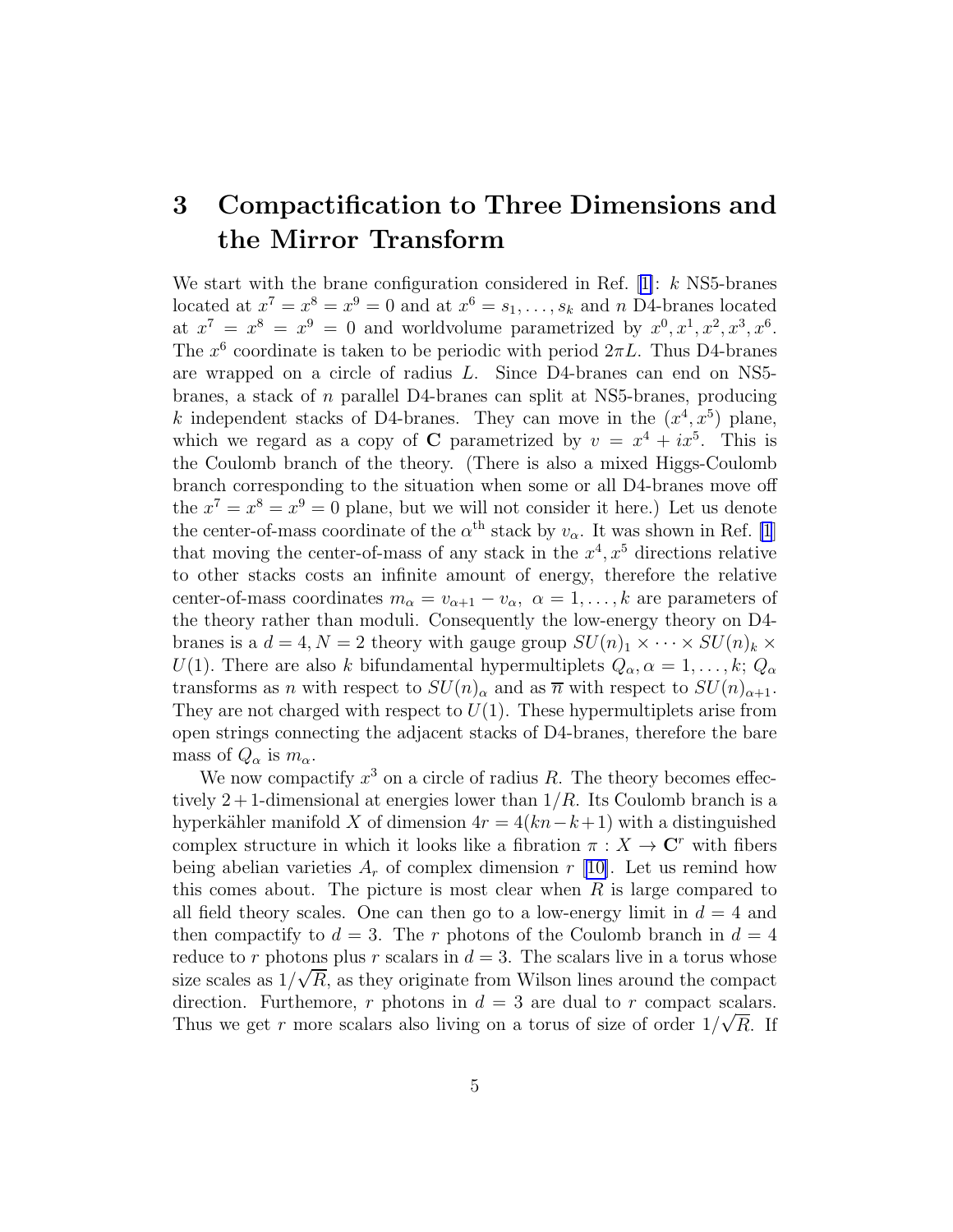one uses the distinguished complex structure, these 2r real scalars can be thought of as r complex scalars taking values in a complex torus  $A_r$ . One can show that in this distingushed complex structure the total space of the fibration  $X \to \mathbb{C}^r$  is the same as the Seiberg-Witten fibration of the parent theory in  $d = 4$ . This result is most easily derived for large R; it is then true for any R, because the complex structure of X does not depend on  $R$  [[10](#page-19-0)].

Since X is hyperkähler, it also carries a complex symplectic  $(2,0)$ -form  $\omega_2 + i\omega_3$  and a (1, 1) Kähler form  $\omega_1$ . For large R the periods of  $\omega_1$  evaluated on the 2-cycles of  $A_r$  are proportional to  $1/R$ , since the linear size of  $A_r$ scales as  $1/\sqrt{R}$ . Furthemore, the form  $\omega_2 + i\omega_3$  coincides with the form  $\omega$ which was a part of the four-dimensional data [\[10\]](#page-19-0) (see section 2).

We now wish to identify the Coulomb branch of our  $d = 3$  theory with the Higgs branch of some "magnetic" theory. To this end we perform T-duality on  $x^3$ , then IIB S-duality, and then again T-duality on  $x^3$ . As a result the string coupling  $\lambda$  is mapped to  $\tilde{\lambda} = R^{3/2} \lambda^{-1/2}$ , and  $R \to \tilde{R} = (R\lambda)^{1/2}$ ,  $L \to \tilde{\lambda}$  $\tilde{L} = L(R/\lambda)^{1/2}$ . Notice also that after the dualities the modular parameter of the torus in the  $x^3$ ,  $x^6$  directions becomes  $\tilde{\tau} \equiv \tilde{L}/\tilde{R} = L/\lambda$ .

After the first T-duality NS5-branes become IIB NS5-branes. S-duality turns them into IIB D5-branes, and the second T-duality turns them into IIA D4-branes located at fixed  $x^3, x^6, x^7, x^8, x^9$ . We will refer to them as D4'-branes. To understand what happens with D4-branes, we consider the situation when D4-branes are not broken at the NS5-branes. This corresponds to the origin of the classical moduli space in the original ("electric") theory, where the Coulomb and Higgs branches meet. In this case it is easy to see that D4-branes are left unchanged by this sequence of dualities, i.e. they remain D4-branes wrapped around the  $T^2$  parametrized by  $x^3, x^6$ . The D4'-branes are localized at points of this  $T^2$ . Thus the "magnetic" theory is a  $d = 5$  theory on  $\mathbb{R}^{1,2} \times T^2$  with impurities localized at points on  $T^2$ . At energies much lower than  $\min(1/\tilde{R}, 1/\tilde{L})$  it becomes a  $d = 3$  theory. The gauge group of the "magnetic" theory is  $U(n)$ , and, if not for the impurities, it would have sixteen unbroken supercharges. The impurites break half of supersymmetries and give rise to k fundamental hypermultiplets localized at points on  $T^2$ . The hypermultiplets come from open strings connecting D4 and D4′ -branes.

Now we can understand how the flat directions in the "electric" and "magnetic" theories are matched. In the "electric" picture the Coulomb

<sup>&</sup>lt;sup>2</sup>We set  $\alpha' = 1$ .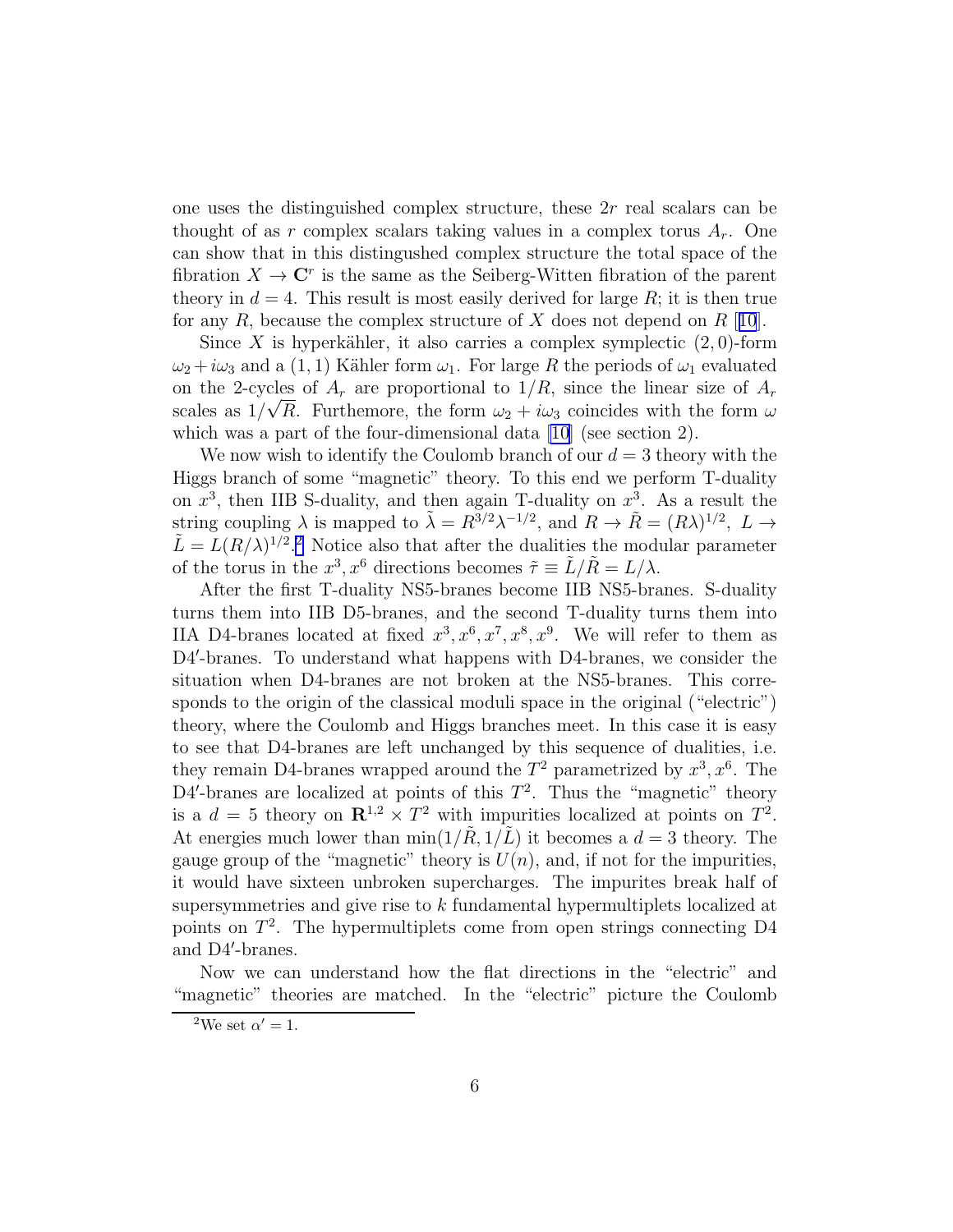

Figure 1: After  $x^3$  is reinterpreted as the M-theory circle, the "electric" D4-branes become D4-branes wrapped around  $x^6$  and  $x^{10}$ , while NS5-branes become D4'-branes localized in the  $x^6, x^{10}$  directions. Here the positions of the D4'-branes are shown as punctures on the  $T^2$  parametrized by  $x^6, x^{10}$ .

branch was characterized by the fact that D4-branes could not move off in the  $x^7, x^8, x^9$  directions. In the "magnetic" picture this occurs when fundamental hypermultiplets have VEVs, higgsing the gauge group. Thus the mirror transform maps the Coulomb branch of the "electric" theory to the Higgs branch of the "magnetic" theory. Conversely, the "electric" Higgs branch corresponds to the "magnetic" Coulomb branch.

Here is another way to describe this "mirror transform." We reinterpret the "electric" IIA brane configuration as an arrangement of branes in M-theory compactified on  $T^3$  with coordinates  $x^3, x^6, x^{10}$ . D4-branes are interpreted as M5-branes wrapped around  $T^3$ , while NS5-branes lift to M5branes wrapped around  $x^3$  and localized in  $x^6, x^{10}$ . The mirror transform amounts to reinterpreting  $x^3$  as the M-theory circle. The "magnetic" IIA picture involves *n* D4-branes wrapped around a  $T^2$  with coordinates  $x^6, x^{10}$ , and  $k$  D4'-branes localized at points of this  $T^2$  (see Figure 1). This way of thinking about the mirror transform allows one to see some facts about the "magnetic" theory more easily. For example, consider the "magnetic" Wilson line on the worldvolume of D4-branes around a puncture created by a D4′ -brane. What is its analogue in the "electric" theory? The Wilson line around the puncture can be alternatively computed as the holonomy around the composite contour shown in Figure 2. In the M-theory language, the Wilson line on the D4-brane along each component of this contour is interpreted as a flux of B-field through an appropriate two-cycle. In the case of the contours shown in Figure 2 each two-cycle is a  $T^2$  parametrized by  $x^3, x^{10}$ . Now to go back to the "electric" picture we reinterpret  $x^{10}$  as the M-theory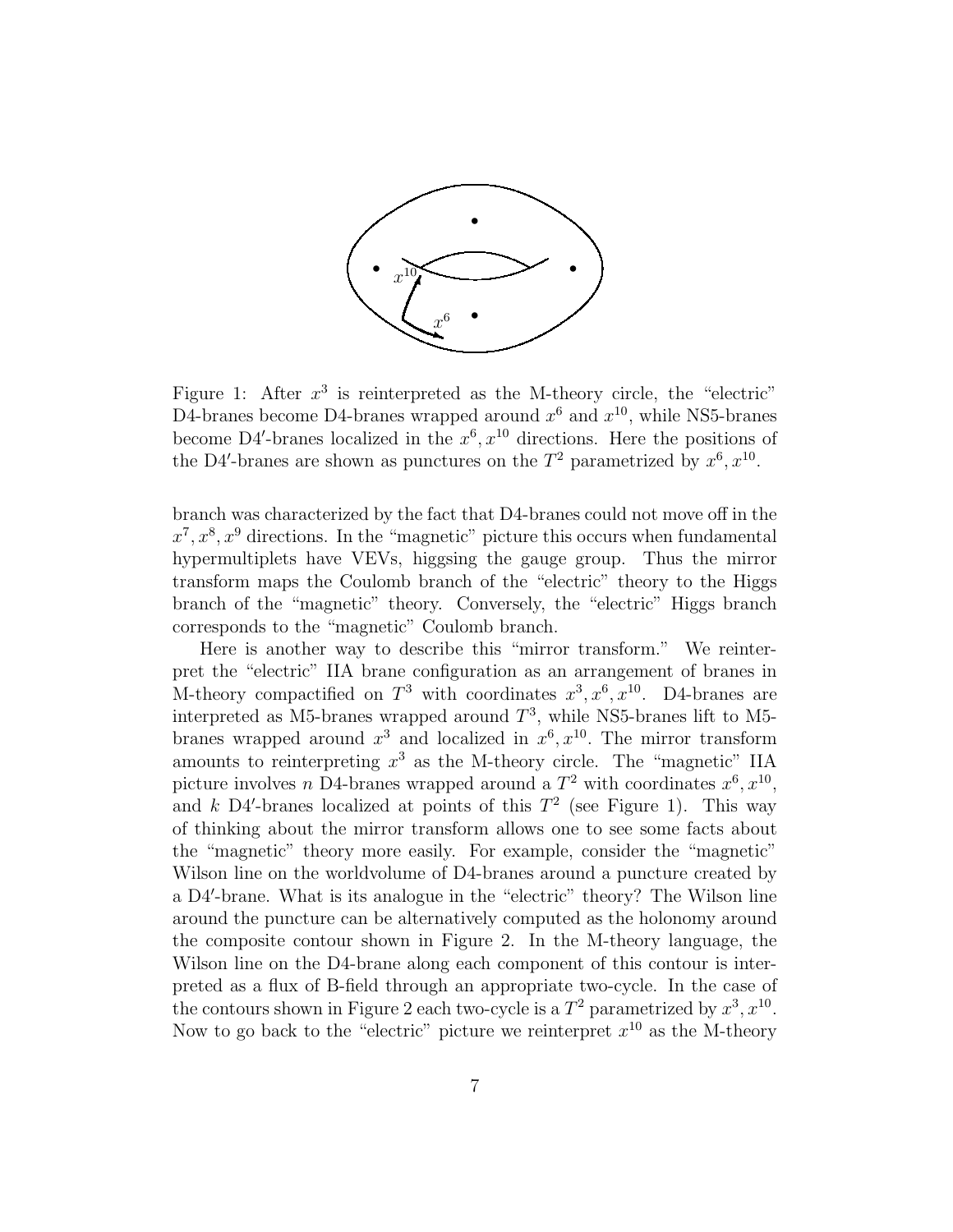

Figure 2: The Wilson line around the puncture created by the D4'-brane can be deformed to a product of the Wilson lines along the two contours shown in the figure.

circle. Then each of the two-cycles becomes a contour going around  $x^3$ , one of them to the left of the NS5-brane, another one to the right of it. Thus the "magnetic" Wilson line around the puncture is mapped to the jump of the "electric" Wilson lines around  $x^3$  as one traverses the NS5-brane. Actually, in an ordinary compactification from  $d = 4$  to  $d = 3$  we do not allow for such jumps of the "electric" Wilson line. This corresponds to the "magnetic" Wilson line around the puncture being trivial. This will play an important role in the discussion of the next section. One can consider more general compactifications where the "electric" Wilson line jumps at the locations of the NS5-branes. These jumps are then the additional parameters of the compactified theory. However, since we are mainly interested the  $d = 4$  theory, we will only consider the usual compactification with no jumps.

The advantage of the "magnetic" description is obvious: the Higgs branch cannot receive string loop corrections [\[9](#page-19-0)], and therefore can be computed classically. A question may arise how a classical computation on the "magnetic" side manages to capture quantum effects on the "electric" side. The reason is that the classical answer depends nontrivially on  $\tilde{\tau}$ , the modular parameter of  $T^2$ . We have seen that it is given by  $\tilde{\tau} = L/\lambda$ , which coincides with the effective four-dimensional gauge coupling of the "electric" theory. The metric on the Higgs branch will remember about  $\tilde{\tau}$  as long as we treat the "magnetic" theory as a five-dimensional theory with three-dimensional impurities, and do not reduce it to three dimensions.

In the limit  $R \to 0$ , when the "electric" theory becomes truly threedimensional, our mirror transform reduces to that discussed in Refs.[[11, 12\]](#page-19-0). Indeed, suppose we take  $R \to 0$  keeping the  $d = 3$  gauge coupling  $LR/\lambda$  fixed.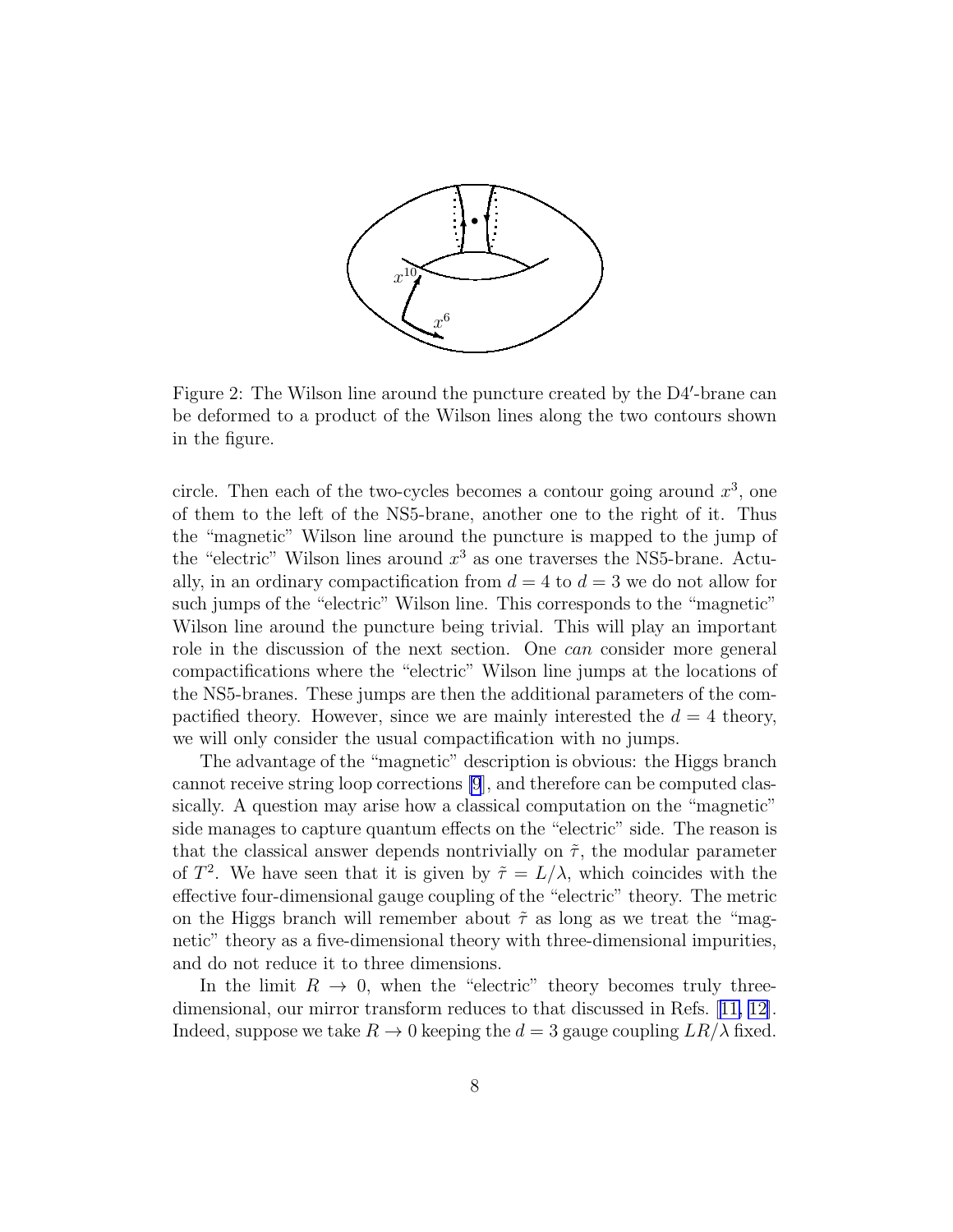<span id="page-9-0"></span>The "electric" theory reduces in this limit to a  $d = 3, N = 4$  theory with the same gauge group and matter content as in  $d = 4$ . To see what happens on the "magnetic" side, notice that  $R/L = \lambda/L \rightarrow 0$ . This means that the  $T^2$  of the impurity theory becomes very "thin" in the  $x^3$  direction. Then it is helpful to perform T-duality on  $x^3$ . The resulting brane configuration consists of *n* D3-branes parallel to  $x^0, x^1, x^2, x^6$  and *k* D5-branes parallel to  $x^0, x^1, x^2, x^3, x^4, x^5$ . According to Refs. [\[11, 12\]](#page-19-0) this setup produces the right "magnetic" theory.

## 4 Solution of the Models

#### 4.1 The Higgs Branch of the Impurity Theory

In this section we analyze the Higgs branch of the "magnetic" theory. The D-flatness conditions for an equivalent impurity model have been derived in Ref. [\[13](#page-19-0)]. (Our model is related to that considered in section 2.3 of Ref. [\[13](#page-19-0)] by T-duality on  $x^1, x^2$ .) The result is that the Higgs branch is given by the moduli space of solutions of the following partial differential equations on  $T^2$ :

$$
F_{z\overline{z}} - [\Phi_z, \Phi_z^{\dagger}] = \frac{\pi}{RL} \sum_{\alpha=1}^k \delta^2 (z - z_{\alpha}) \ (Q_{\alpha} \otimes Q_{\alpha}^{\dagger} - \tilde{Q}_{\alpha}^{\dagger} \otimes \tilde{Q}_{\alpha}),
$$
  

$$
\overline{D} \Phi_z \equiv \overline{\partial} \Phi_z - [A_{\overline{z}}, \Phi_z] = -\frac{\pi}{RL} \sum_{\alpha=1}^k \delta^2 (z - z_{\alpha}) \ Q_{\alpha} \otimes \tilde{Q}_{\alpha}.
$$
 (1)

Here  $A_z dz + A_{\overline{z}} d\overline{z}$  is a  $U(n)$  connection on  $T^2$ ,  $F_{z\overline{z}} = \partial A_{\overline{z}} - \overline{\partial} A_z - [A_z, A_{\overline{z}}]$ ,  $\Phi_z$  is a complex adjoint-valued 1-form, and  $Q_\alpha, \tilde{Q}_\alpha, \alpha = 1, \ldots, k$  are complex variables. It is understood that  $A_z = -A_{\overline{z}}^{\dagger}$  $\frac{1}{z}$ . The objects appearing in these equations have a transparent meaning:  $A$  is part of the gauge field living on the worldvolume of D4-branes,  $\Phi_z$  is the adjoint field parametrizing the motion of the D4-branes in the directions parallel to D4'-branes  $(x^4)$  and  $(x^5)$ , while  $(Q_\alpha, \tilde{Q}_\alpha)$  make up the fundamental hypermultiplet localized at the  $\alpha^{\text{th}}$  impurity. In the absence of impurity terms, Eqs. (1) are known as Hitchin equations. Hitchin equations are self-duality equations reduced to two dimensions. The effect of the impurity terms is to introduce poles for  $\Phi_z$ and  $A_z$  at  $z = z_\alpha, \alpha = 1, \ldots, k$ . The residues are not fixed; rather they are determined by the VEVs of the fundamentals.

As usual in  $N = 2$  theories, D-flatness conditions can be thought of as momentmap equations for a hyperkähler quotient  $[13]$  $[13]$ . In this case the group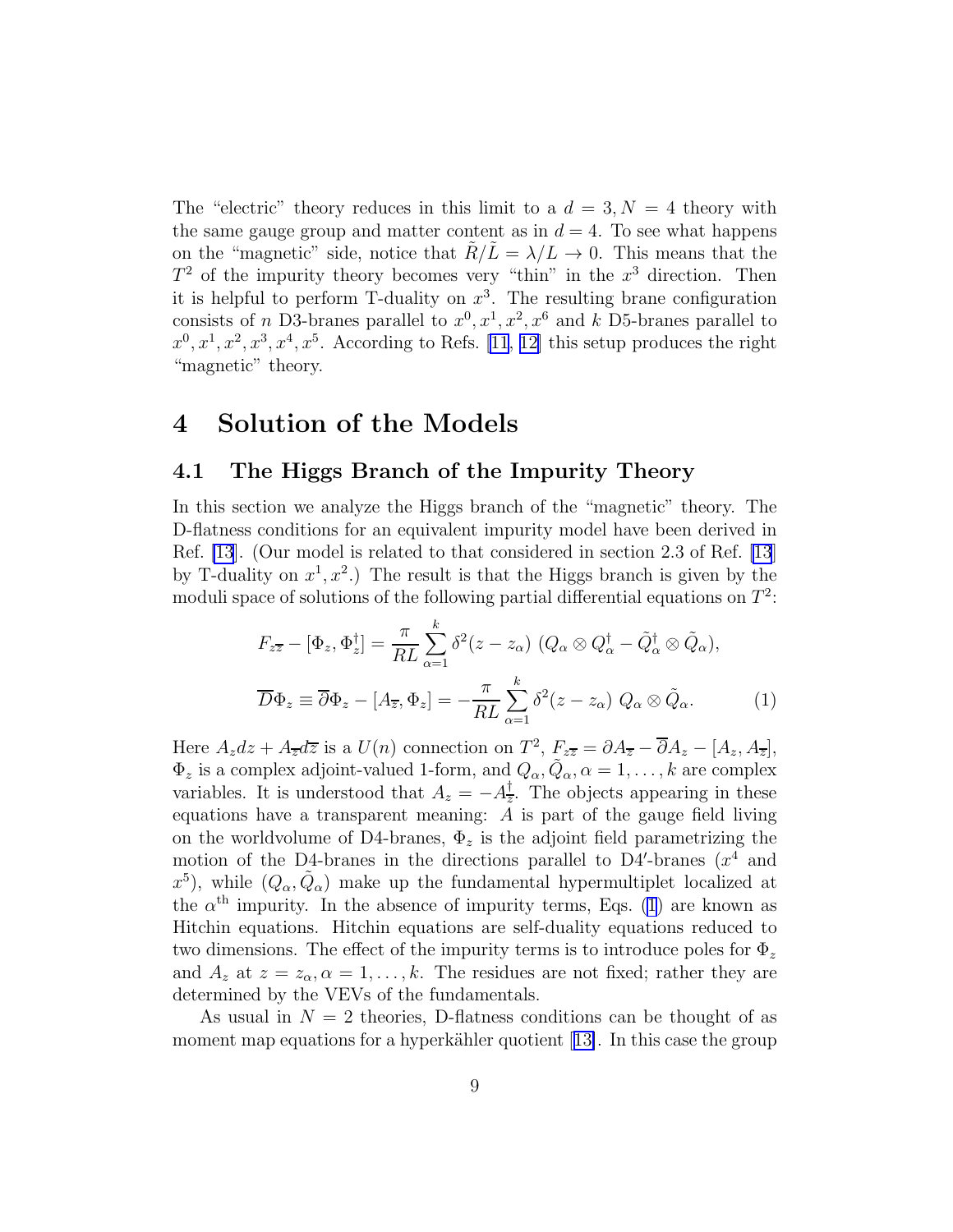<span id="page-10-0"></span>G is infinite-dimensional: it is a group of smooth maps  $T^2 \to U(n)$ . It acts on a space Y consisting of all sets of the form  $(A_{\overline{z}}, \Phi_z, Q_1, \tilde{Q}_1, \ldots, Q_k, \tilde{Q}_k)$ . The space Y is an infinite-dimensional affine space with a natural hyperkähler structure. An element  $g(z) \in \mathcal{G}$  acts on Y in the following manner:

$$
A_{\overline{z}}(z) \to g(z)(z)A_{\overline{z}}(z)g^{-1}(z) + g(z)\overline{\partial}g^{-1}(z), \qquad \Phi_z \to g(z)\Phi_z(z)g^{-1}(z),
$$
  
\n
$$
Q_{\alpha} \to g(z_{\alpha})Q_{\alpha}, \qquad \tilde{Q}_{\alpha} \to \tilde{Q}_{\alpha}g(z_{\alpha})^{-1}, \qquad \alpha = 1, \dots, k.
$$
\n(2)

Ashort computation reveals that the submanifold in Y defined by Eqs.  $(1)$  $(1)$ is precisely the zero level of the moment map for  $\mathcal G$ . Thus the moduli space of Eqs. [\(1](#page-9-0)) is the hyperkähler quotient of Y with respect to  $\mathcal G$  at zero level. A formal application of the theorem of Hitchin, Karlhede, Lindström and Roček $[14]$  $[14]$  $[14]$  tells us that X has a natural hyperkähler metric inherited from that on Y. This is a formal statement, because Y is infinite-dimensional, and the questions of existence of various objects needed in the construction of Ref.[[14\]](#page-19-0) are nontrivial.

As a matter of fact, one immediately sees two problems with our definition of X, due precisely to the formal character of our manipulations. First, notice that Eqs. [\(1](#page-9-0)) imply that  $\Phi_z$  and  $A_z$  have simple poles at  $z = z_\alpha, \alpha = 1, \ldots, k$ , with variable residues. Therefore the variations of  $\Phi_z$  and  $A_z$  generically have simple poles as well, and their norm is logarithmically divergent. As a consequence, some of the tangent vectors to  $X$  have infinite norm, since they correspondto zero modes of Eqs. ([1](#page-9-0)) which are not normalizable on  $T^2$ . This means that it costs an infinite amount of energy to move in these directions on X. Second, we saw in the previous section that the Wilson lines around the punctures at  $z = z_\alpha$  must be trivial. Then  $A_z$  must be nonsingular at  $z = z_{\alpha}$  $z = z_{\alpha}$  $z = z_{\alpha}$ , and the first equation in Eq. ([1](#page-9-0)) implies that

$$
Q_{\alpha} \otimes Q_{\alpha}^{\dagger} - \tilde{Q}_{\alpha}^{\dagger} \otimes \tilde{Q}_{\alpha} = 0, \qquad \alpha = 1, \dots, k. \tag{3}
$$

But this restriction is incompatible with the hyperkähler structure of  $X$ .

It is clear what the resolution should be. The residues of  $\Phi_z$  and  $A_z$ are parameters of the theory rather than dynamical fields. The true moduli correspond to those variations which have finite norm. To identify the true moduli space one has to freeze the residues of  $A_z$  and  $\Phi_z$  at some values, so that variations of  $\Phi_z$  and  $A_z$  are nonsingular. Then the remaining tangent vectors will have finite norm, and the metric will be well-defined. In fact, the constraint Eq. (3) does just this, freezing the residue of  $A<sub>z</sub>$  at zero value. This eliminates some of the tangent vectors with infinite norm (the ones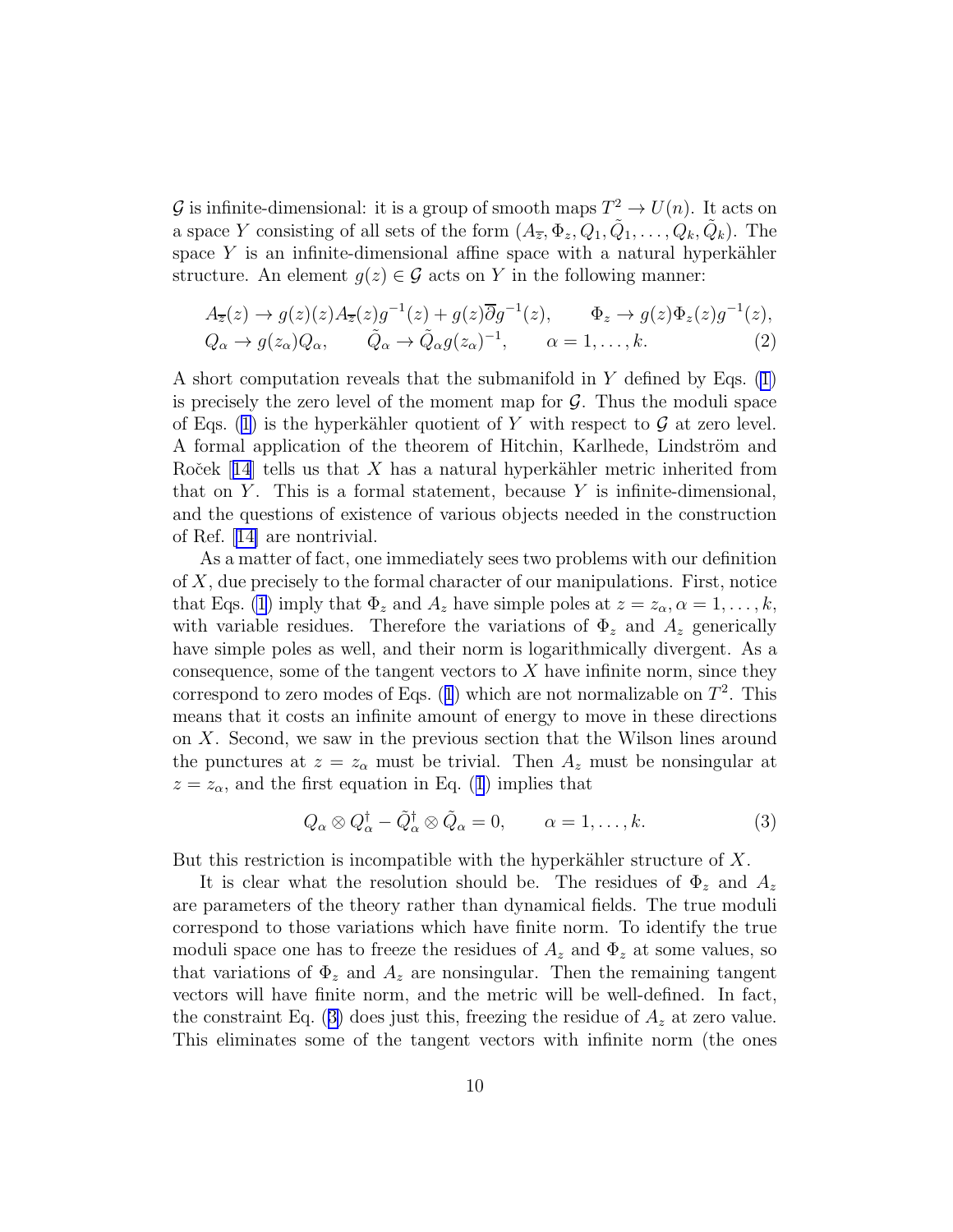<span id="page-11-0"></span>corresponding to variations of  $A_z$  alone). Further constraints are necessary to kill the nonnormalizable tangent vectors associated with variations of  $\Phi_z$ . To figure out the precise form of these constraints, let us use the  $U(n)$  gauge transformations to bring all  $Q$ 's and  $\tilde{Q}'s$  to the form

$$
Q_{\alpha} = (a_{\alpha}, b_{\alpha}, 0, \dots, 0), \qquad \tilde{Q}_{\alpha} = (\tilde{a}_{\alpha}, 0, 0, \dots, 0), \qquad \alpha = 1, \dots, k.
$$
 (4)

Eq.([3\)](#page-10-0) implies that  $b_{\alpha} = 0$ ,  $|a_{\alpha}| = |\tilde{a}_{\alpha}|$ ,  $\alpha = 1, \ldots, k$ . According to the second ofEqs. ([1\)](#page-9-0), for the residues of  $\Phi_z$  to be fixed one has to impose an additional constraint

$$
a_{\alpha}\tilde{a}_{\alpha} = m_{\alpha}, \qquad \alpha = 1, \dots, k,
$$
\n(5)

where  $m_{\alpha}$  are complex constants. These constraints are still invariant with respect to  $U(n)$  gauge transformations which reduce to  $U(1) \times U(n-1)$  at  $z = z_{\alpha}$ . One can use the  $U(1)$  part of these gauge transformations to make all  $a_{\alpha}$  real. Then the degrees of freedom corresponding to  $Q$ 's and  $Q$ 's are completely frozen, and we are left with Hitchin equations for  $A_z$  and  $\Phi_z$  with fixed residues for  $\Phi_z$ .

To summarize, the slice of  $X$  which does have a well-defined metric consists of solutions of the Hitchin equations

$$
F_{z\overline{z}} - [\Phi_z, \Phi_z^{\dagger}] = 0,
$$
  
\n
$$
\overline{D}\Phi_z = -\frac{\pi}{RL} \sum_{\alpha=1}^k \delta^2(z - z_\alpha) \text{ diag}(m_\alpha, 0, \dots, 0),
$$
\n(6)

modulo the gauge group  $\mathcal{G}_0$  of  $U(n)$  gauge transformations which reduce to  $U(n-1)$  at  $z=z_{\alpha}$ . Let us call this moduli space  $X_0$ . The preceeding discussion shows that  $X_0$  has a good metric, unlike X. Moreover, Eqs. (6) have the form of moment map equations for  $\mathcal{G}_0$ , hence the metric on  $X_0$  is hyperkähler. Thus both problems mentioned above have been resolved.

It will be shown in section 4.3 that dim  $X_0 = 4(kn - k + 1)$ . This is the right dimension for the Coulomb branch of the  $SU(n)^k \times U(1)$  gauge theory. Recall that the gauge group is  $SU(n)^k \times U(1)$  and not  $U(n)^k$  because, as observed in Ref. [\[1](#page-18-0)], it costs an infinite amount of energy to excite the  $k-1$ would-be moduli corresponding to the missing  $U(1)$ 's. Consequently, the VEVs of these moduli are actually parameters of the theory, the bare masses of the bifundamentals. There is a total of  $k$  bifundamentals, but the  $k$  mass parameters satisfy a constraint

$$
\sum_{\alpha=1}^{k} m_{\alpha} = 0. \tag{7}
$$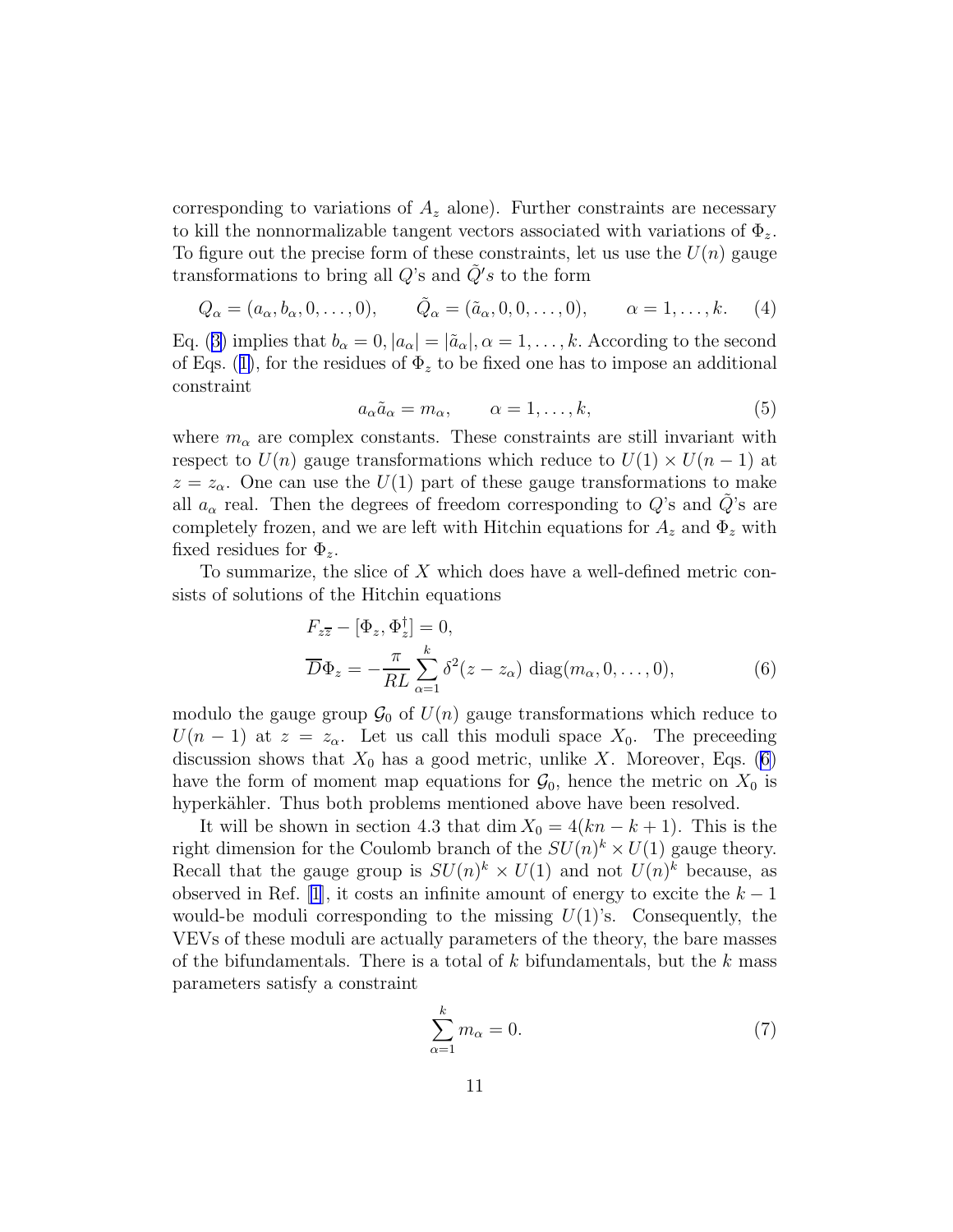<span id="page-12-0"></span>Where are these parameters in the "magnetic" description? Since we cun-ninglydenoted the parameters in Eq. ([6\)](#page-11-0) with the same symbol  $m_{\alpha}$ , the answer should be obvious.<sup>3</sup> As a simple check of this identification note that thetrace of the second of Eqs. ([6](#page-11-0)) implies that Tr  $\Phi$  is a meromorphic function with simple poles at  $z = z_\alpha$  and residues  $im_\alpha/2RL$ . Hence  $\sum_\alpha m_\alpha = 0$ . Another check is that the  $U(1)_R$  symmetry of the  $N = 2, d = 4$  theory is realized geometrically in the brane configuration as a rotation in the  $x^4, x^5$  plane. Consequently, a  $U(1)_R$  transformation acts on  $\Phi$  by  $\Phi \to e^{i\phi} \Phi$ , and therefore by virtue of Eqs. [\(6](#page-11-0))  $m_{\alpha} \to e^{i\phi} m_{\alpha}$ . This is indeed the right transformation law for hypermultiplet masses.

It remains to understand how to introduce a nonzero "global mass"  $\sum_{\alpha} m_{\alpha}$ . On the "electric" side one needs to consider brane configurations in a nontrivial background geometry [\[1](#page-18-0)]. This should correspond to a certain deformation of Eqs. [\(6](#page-11-0)). In fact, there is one obvious deformation: one may introduceFI terms for the gauge group  $\mathcal{G}_0$  on the right-hand-side of Eqs. ([6\)](#page-11-0), deforming them to

$$
F_{z\overline{z}} - [\Phi_z, \Phi_z^{\dagger}] = 0,
$$
  
\n
$$
\overline{D}\Phi_z = -\frac{\pi}{RL} \sum_{\alpha=1}^k \delta^2(z - z_\alpha) \text{ diag}(m_\alpha, -M, \dots, -M).
$$
 (8)

Here M is a complex parameter. Note that we did not introduce an FI deformation into the the first of Eqs. (8), in agreement with our requirement that the Wilson lines around the punctures be trivial. Thus, although the FI parameter is three-component in general, in our case it has only two nonzero components (which we combined into a complex parameter  $M$ ). Furthemore, we took all  $k$  FI terms to be the same; allowing them to be different does not give anything new, as one can make a change of variables in Eqs. (8) whichwill make them all equal [[13](#page-19-0)]. Therefore we have just one complex deformation parameter  $M$ . It is natural to assume that it corresponds to the "global mass" on the "electric" side. It certainly has the right transformation properties with respect to  $U(1)_R$ . The identification of M with the "global" mass" is also in agreement with the general correspondence between masses in the "electric" theory and FI terms in the "magnetic" theory[[9, 11](#page-19-0), [12\]](#page-19-0). Note also that although in  $d = 3$  the mass parameter has three real components,

<sup>3</sup>Of course, what we really claim is that such identification holds up to an overall multiplicative factor. But since the "electric" theory is finite, one can set this factor to one by a choice of scale.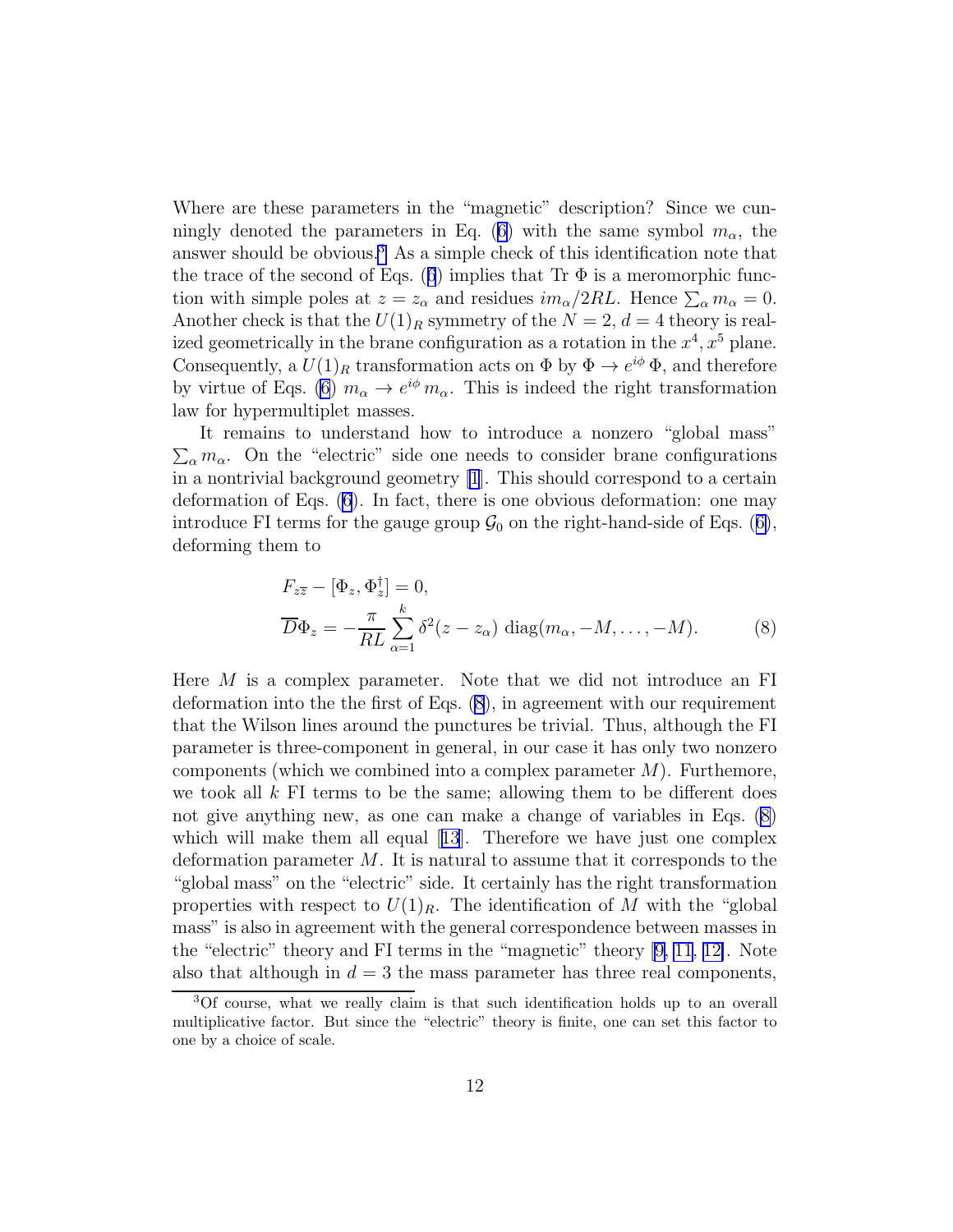in a theory obtained by a straigtforward compactification from  $d = 4$  one of the components (the so-called real mass) is zero. This agrees with the fact that our FI deformation has only two real components. But the most direct way to see how  $M$  is related to the "global mass" is to consider the trace part of Eqs.([8\)](#page-12-0), and use the fact that the sum of the residues of a meromorphic function Tr  $\Phi$  on a torus must be zero. Then we see that the condition  $\sum_{\alpha=1}^{k} m_{\alpha} = 0$  must be replaced by  $\sum_{\alpha=1}^{k} m_{\alpha} = k(n-1)M$ .

#### 4.2 The Decompactification Limit

So far we discussed the Coulomb branch  $X_0$  of the  $SU(n)^k \times U(1)$  theory compactified on  $\mathbb{R}^3 \times S^1$ . We showed that  $X_0$  is given by the moduli space of  $U(n)$  Hitchin equations on a torus with k punctures with residues for  $\Phi_z$ of a particular kind. We now wish to decompactify  $S^1$ , i.e. take  $R \to \infty$ . The main idea here is that in the limit  $R \to \infty$  we no longer think of  $X_0$  as the moduli space of the Coulomb branch endowed with a hyperkähler metric, but rather as the total space of the Seiberg-Witten fibration (see section 2). This amounts to picking a complex structure on  $X_0$  in which it looks like a bundle over  $\mathbb{C}^r$  with fibers being abelian varieties of complex dimension r.<sup>4</sup> Once the complex structure is fixed, the three Kähler forms of X,  $\omega_1, \omega_2$ , and  $\omega_3$ , can be thought of as a (1, 1) Kähler form  $\omega_r = \omega_1$  and a complex symplectic form  $\omega = \omega_2 + i\omega_3$ . Taking  $R \to \infty$  is achieved by forgetting  $\omega_r$ . Then  $X_0$  becomes a complex manifold fibered by  $A_r$  over  $\mathbb{C}^r$  and equipped with  $\omega$ . This data provides a solution of the  $d = 4$  theory in the manner explained in section 2. In effect, the solution of the four-dimensional theory is obtained by forgetting part of the solution of its compactified version.

The distinguished complex structure on  $Y$  is easily identified in our case: it is the complex structure which acts on  $z, A_{\overline{z}}, \Phi_z$ , and all Q's and Q's by multiplication by i. This follows from considering which  $U(1)$  subgroup of the three-dimensional  $SU(2)_R$  symmetry survives the limit  $R \to \infty$ . The corresponding complex structure on  $X_0$  can be computed in the following (rather standard) manner: using the distingusihed complex structure on Y one can naturally split the hyperkähler moment map equations into "complex" and "real" equations, discard the real ones, and consider the solutions of the complex equations modulo the complexified gauge group. The new moduli space is identical to  $X_0$  as a complex manifold. In mathematical terms, one sub-

<sup>&</sup>lt;sup>4</sup>In our case  $r = kn - k + 1$ .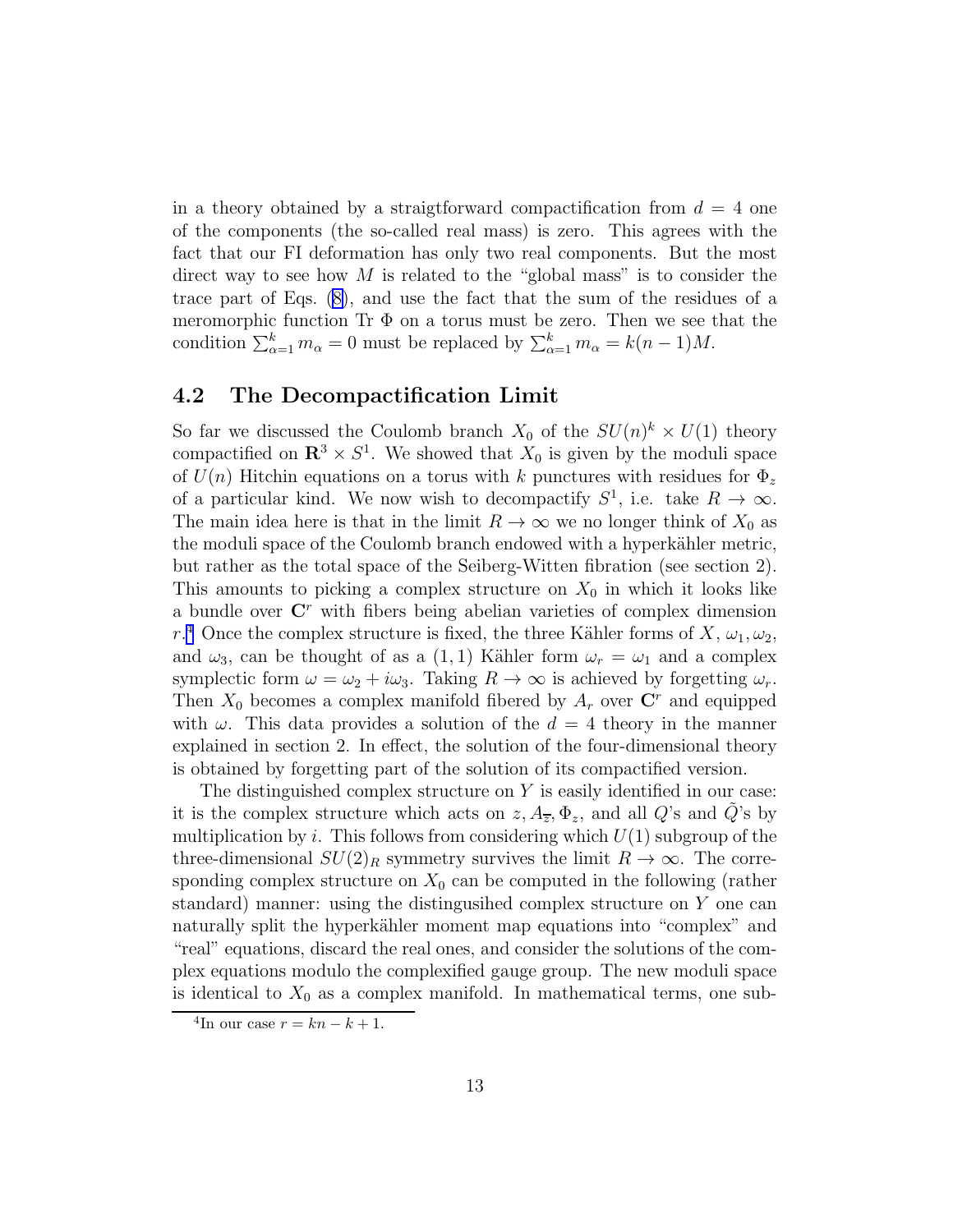stitutes the holomorphic symplectic quotient for the hyperkähler quotient. This procedure is quite common in field theory: there one often treats an  $N = 2$  theory as an  $N = 1$  theory and uses the fact that the classical moduli space of an  $N = 1$  theory is the space of solutions of the F-flatness conditions modulo the complexified gauge group. This allows one to avoid solving  $N = 1$  D-flatness conditions. Of course, the remaining F-flatness conditions are nothing but the "complex" part of the  $N = 2$  D-flatness conditions. In our case the complex equations are

$$
\overline{D}\Phi_z = -\frac{\pi}{RL} \sum_{\alpha=1}^k \delta^2(z - z_\alpha) \text{ diag}(m_\alpha, -M, \dots, -M).
$$
 (9)

As a complex manifold  $X_0$  is the space of solutions of this equation modulo the complexified gauge group  $GL(n, \mathbb{C})$ . More precisely, the complexfied gauge group  $\mathcal{G}_0^c$  consists of  $GL(n, \mathbb{C})$  gauge transformations reducing to  $GL(n-1,\mathbf{C})$  at  $z=z_\alpha, \alpha=1,\ldots,k$ .

Eq. (9) describes a complex integrable system, just as ordinary Hitchin equations without punctures. Indeed, consider the phase space  $Y$  which is  $T^{\ast}$ *M*, the holomorphic cotangent bundle of the space of  $GL(n, \mathbb{C})$  connections on  $T^2$ . This space is parametrized by all pairs  $(A_{\overline{z}}, \Phi_z)$ .  $T^*\mathcal{M}$  has a natural (complex) symplectic structure, as any cotangent bundle. This makes Y a complex integrable system. The set of all  $\Phi_z$ 's can be thought of as the space of action variables. Then Eq. (9) says that  $X_0$  is a symplectic reduction of Y with respect to  $\mathcal{G}_0^c$ . Hence  $X_0$  has a complex symplectic structure and is also integrable.

Ifwe set  $k = 1$ , we get the system discussed in Ref. [[4\]](#page-18-0), with precisely the right residue for  $\Phi_z$ , except that in Ref. [\[4](#page-18-0)] the gauge group was restricted to be  $SL(n, \mathbb{C})$ . This slight difference is due to the fact that we are solving a  $U(n)$  gauge theory rather than  $SU(n)$ . Thus we finally see why this particular Hitchin system gives the solution of the  $N = 2 U(n)$  gauge theory with a massive adjoint hypermultiplet.

#### 4.3 Comparison with M-theory Curves

In this section we show that for any  $k \geq 1$  our solution is equivalent to that obtained in Ref. [\[1\]](#page-18-0). We regard the  $T^2$  of the impurity theory as an elliptic curve  $\Sigma$ . It was shown in section 3 that its modular parameter is the microscopic gauge coupling of the "electric" theory. Recall that a point in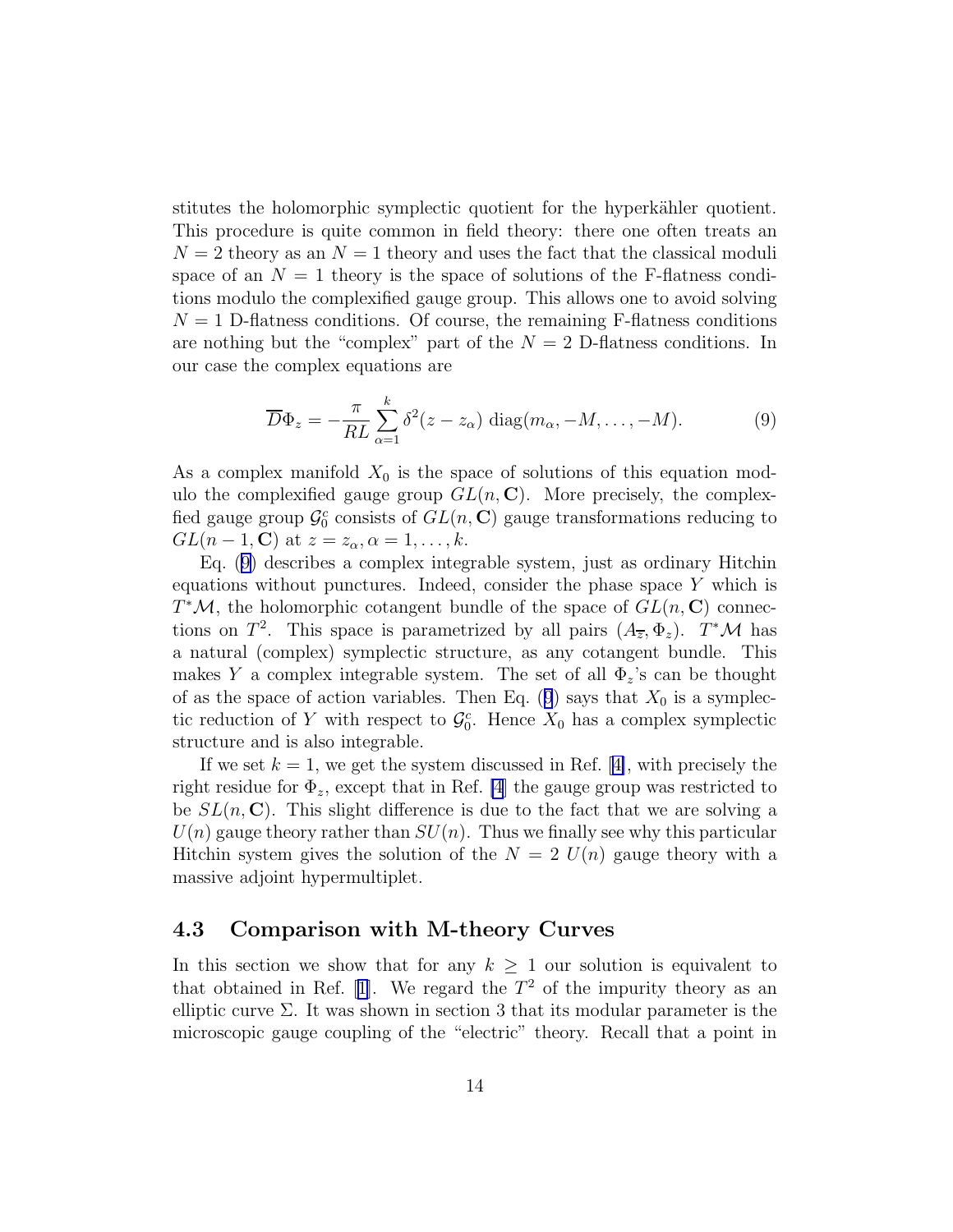<span id="page-15-0"></span> $X_0$  can be thought of as a holomorphic  $GL(n, \mathbb{C})$ -bundle E over  $\Sigma$  together with  $\Phi$ , a section of  $K_{\Sigma} \otimes \text{End}E$ , where  $K_{\Sigma}$  is the canonical bundle of  $\Sigma$  [\[4\]](#page-18-0). (Simply put,  $\Phi_z$  is an adjoint-valued  $(1,0)$  form). For any point  $(E,\Phi) \in X_0$ we consider an *n*-fold cover of  $\Sigma$  given by

$$
\det(t - \Phi) = 0,\t\t(10)
$$

where t takes values in  $K_{\Sigma}$ . This gives a Riemann surface C. In our case  $\Sigma$  is an elliptic curve, so  $K_{\Sigma}$  is trivial, and one can think of t and  $\Phi$  as a complex function and an adjoint-valued field, respectively. The coefficients of the polynomial det( $t-\Phi$ ) are gauge-invariant polynomials in  $\Phi$ . By virtue of Hitchin equations, they are meromorphic differentials on  $\Sigma$ . They Poisson-commute and therefore are the action variables of the integrable system represented by  $X_0$ . Thus we have a projection  $X_0 \to \mathbb{C}^r$ , where r is the number of action variables. It will be shown in end of this section that  $r = kn-k+1$ . The angle variables parametrize the fiber of this projection. As a matter of fact, the fiber is the Jacobian of C [[4](#page-18-0)]. Indeed, given  $(E, \Phi)$  and the curve C we have a natural holomorphic line bundle over C whose fiber over  $(t(z), z), z \in \Sigma$ , consists of the eigenvectors of  $\Phi(z)$  with eigenvalue  $t(z)$ . Conversely, given a line bundle  $\mathcal L$  over C we can "project it down" to  $\Sigma$  and obtain a rank n holomorphic vector bundle E on  $\Sigma$  (in mathematical terminology, E is the direct image sheaf of  $\mathcal{L}$ ). Thus a point in  $X_0$  can also be thought of as a curve  $C$  together with a point in the Jacobian of  $C$ . Recalling the discussion of section 2, we conclude that  $C$  is the Seiberg-Witten curve for the gauge system in question. So all we have to do is to compare  $C$  with the curve derived for the same gauge theory in Ref. [\[1](#page-18-0)]. This is very easy to do. The curve C is explicitly given by the equation of degree  $n$  in  $t$ .

$$
t^{n} - f_{1}t^{n-1} + f_{2}t^{n-2} - \dots + (-1)^{n}f_{n} = 0,
$$
\n(11)

where  $f_i$  are invariant polynomials of  $\Phi$ . As a consequence of Hitchin equations,  $f_i$  are meromorphic functions on  $\Sigma$  with poles at  $z = p_\alpha, \alpha = 1, \ldots, k$ . Near  $z = p_{\alpha} \Phi$  has a pole with residue proportional to

$$
diag(m_{\alpha}, -M, \ldots, -M),
$$

therefore  $f_i$  has a pole of degree i there. Let  $r(z)$  be a meromorphic function on  $\Sigma$  with a simple pole with residue  $iM/(2RL)$  at each of  $p_{\alpha}$  and a simple pole with residue  $-ikM/(2RL)$  at some other point of  $\Sigma$  which we call  $p_{\infty}$ .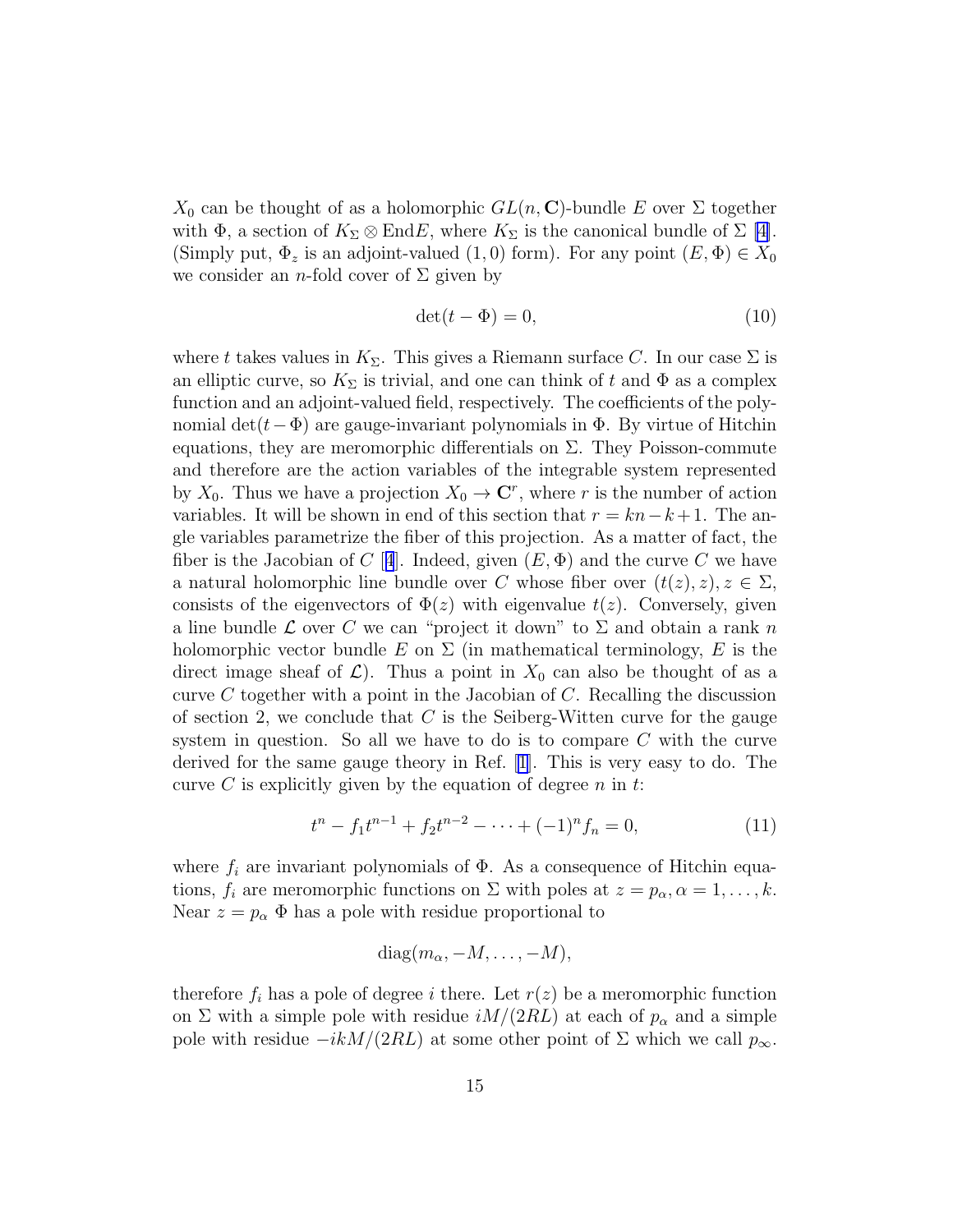Let us define a new variable  $\tilde{t} = t - r(z)$ , and rewrite Eq. [\(11](#page-15-0)) in terms of  $\tilde{t}$ :

$$
\tilde{t}^{n} - \tilde{f}_{1}\tilde{t}^{n-1} + \tilde{f}_{2}\tilde{t}^{n-2} - \dots + (-1)^{n}\tilde{f}_{n} = 0,
$$
\n(12)

It follows from the form of the residues of  $\Phi$  that at  $z = p_{\alpha}$  precisely one root of this equation has a simple pole, hence the new coefficients  $f_i$  have simple poles at  $z = p_{\alpha}, \alpha = 1, \ldots, k$ . Also, since  $f_i, i = 1, \ldots, n$  were nonsingular at  $p_{\infty}$ , inevitably  $f_i$  has a pole of degree i at  $p_{\infty}$ . Now in Ref. [\[1](#page-18-0)] the curve for the  $SU(n)^k \times U(1)$  gauge theory was specified by the following two requirements:

(1) It is an *n*-fold cover of  $\Sigma$  given by Eq. (12) where  $f_i$  are meromorphic functions with simple poles at  $p_{\alpha}, \alpha = 1, \ldots, k$  and poles of order i at some fixed  $p_{\infty}$ .

(2) There is a change of variables  $\tilde{t} = t - r(z)$ , with r being a meromorphic function with a simple pole at  $p_{\infty}$ , such that when the curve is expressed in termsof t, as in Eq. ([11\)](#page-15-0), the coefficients  $f_i$  are nonsingular at  $p_{\infty}$ .

We see that our solution agrees with that found in Ref. [\[1](#page-18-0)].

This description of the complex structure of the moduli space of Hitchin equations makes it easy to show that  $X_0$  has complex dimension  $2(kn-k+1)$ . It is sufficient to show that the space of curves C satisfying conditions  $(1),(2)$ has complex dimension  $kn-k+1$ , since the total space  $X_0$  has dimension twice that. Since the residues of  $r(z)$  are fixed in terms of M,  $r(z)$  it determined up to an additive constant. Furthemore, the coefficient  $\tilde{f}_i$  is a meromorphic function with k simple poles at  $z = p_{\alpha}$  and a pole of order i at  $z = p_{\infty}$ . The singular part of the Laurent expansion of  $f_i$  at  $z = p_\infty$  is determined by  $r(z)$ , while the residues at k simple poles are free to vary. Thus  $f_i$  depends on k free parameters. One exception is  $f_1$ , since its residues are expressed in terms of mass parameters  $m_{\alpha}$ , while its constant part can be removed by a shift of t. Thus there is a total of  $k(n-1)$  parameters in  $\tilde{f}_i, i = 1, \ldots, n$ . Adding a single parameter in  $r(z)$ , we get a grand total of  $kn - k + 1$  parameters, as claimed.

### 5 Discussion

In this paper we solved some finite  $N = 2, d = 4$  theories compactified on a circle of radius  $R$  using a version of mirror symmetry. The Coulomb branch  $X_0$  is hyperkähler manifold given by the moduli space of solutions of Hitchin equations on a torus with punctures. The modular parameter of the torus is the gauge coupling of the four-dimensional theory. Remarkably one can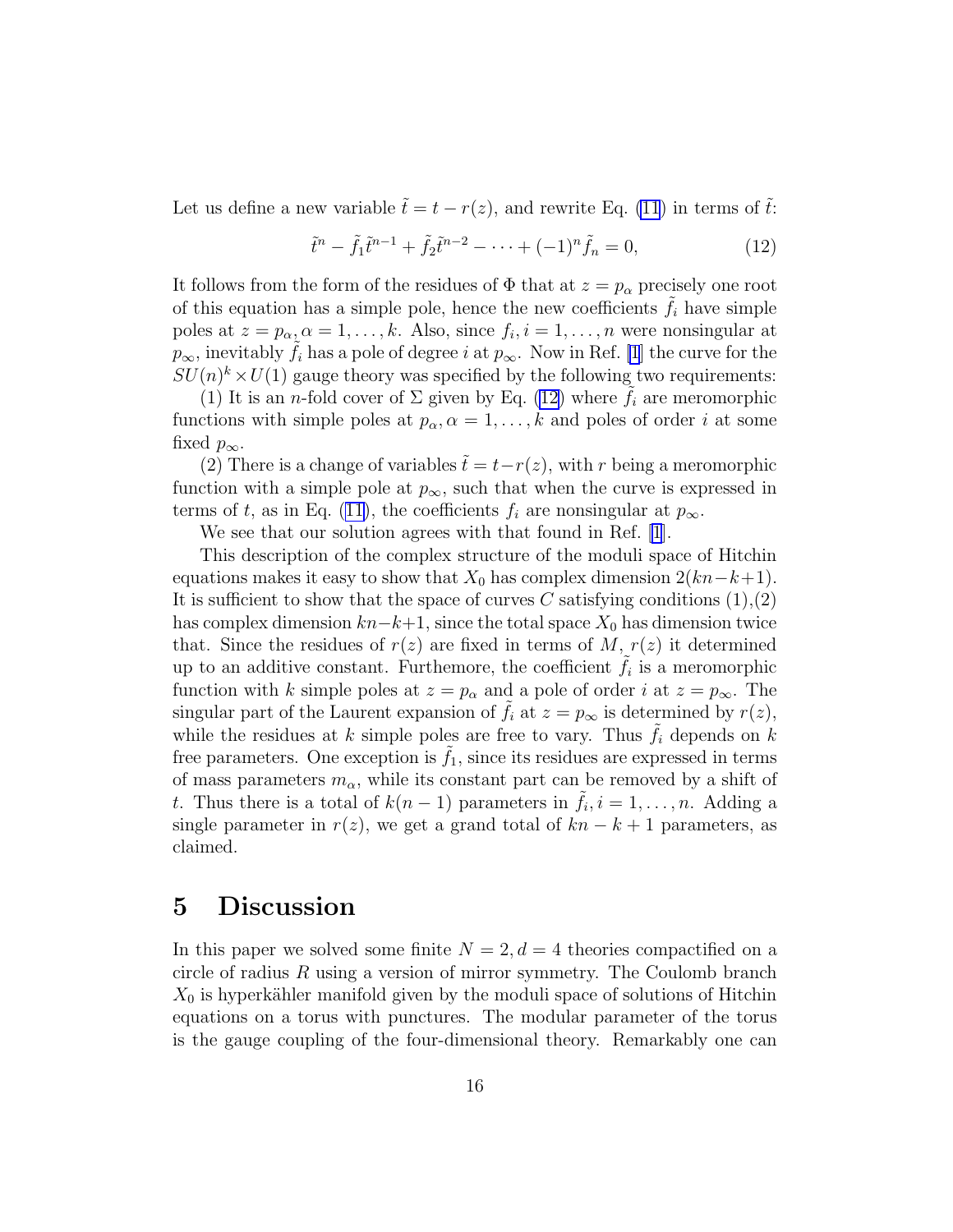determine [\[13\]](#page-19-0) the precise behavior of the Higgs field  $\Phi$  at the punctures using only the familiar D-brane technology. For a gauge group of rank  $r$  $X_0$  looks like a 2r-dimensional torus  $A_r$  of size  $1/\sqrt{R}$  fibered over  $\mathbb{R}^{2r}$ . The reason that the size of  $A_r$  scales as  $1/\sqrt{R}$  is due to the fact that the size of The same of  $H_r$  search as  $T/\sqrt{t}$  is also the fact that the size of  $T^2$  on which the Hitchin system lives is of order  $\sqrt{R}$ , and the moduli living in  $A_r$  essentially come from Wilson lines around  $T^2$ . In the decompactification limit  $R \to \infty$  the torus  $A_r$  of the Coulomb branch shrinks to zero size, and one is only interested in its complex structure, as it gives the Seiberg-Witten solution of the four-dimensional gauge theory. The complex structure is easily computed, as it is encoded in the spectral curve of the Hitchin system. This spectral curve is precisely the curve describing the geometry of the M5 brane in the approach of Ref.[[1\]](#page-18-0). Thus we may say that we have a "matrix" description of these M5-brane configurations.

In this paper we only discussed elliptic models, but extension to the case of noncompact  $x^6$  should be straightforward, provided all the beta-functions are zero. Presumably, one will obtain a Hitchin system on a cylinder with appopriate boundary conditions at infinity. Inclusion of orientifold four-planes parallel to D4-branes can also be easily accomplished. A more challenging task is to extend the method to asymptotically free theories. If the number of D4-branes jumps as one crosses the NS5-branes, the results of Ref. [\[13](#page-19-0)] are not directly applicable. Furthemore, although the number of D4-branes jumps, the M5-brane is still described by a single curve  $C$  which covers the  $(x^6, x^{10})$  cylinder a fixed number of times which is independent of  $x^6$  [\[1\]](#page-18-0). From the "electric" point of view, this is explained by the bending of the NS5-branes, which provide the missing sheets of the cover. It is not clear how to incorporate this effect on the "magnetic" side.

Finally, we would like to comment on the relation of our approach to that of Ref. [\[15](#page-19-0)]. On the one hand, in Ref. [\[15](#page-19-0)] the Coulomb branch of the (compactified)  $U(n)^k$  gauge theory with matter content described by the  $A_{k-1}$ quiver was argued to coincide with the moduli space of  $n U(k)$  instantons on  $\mathbb{R}^2 \times T^2$ . On the other hand, we showed that this same Coulomb branch is given by the moduli space of Eqs.([1\)](#page-9-0) (more precisely, the moduli space of Eqs.([6\)](#page-11-0)). The two statements are equivalent, because Eqs.([1](#page-9-0)) are the Nahm transform of instanton equations on  $\mathbb{R}^2 \times T^2$  [[13](#page-19-0)]. Recall also that in Ref. [\[1](#page-18-0)] D4-branes suspended between NS5-branes were described macroscopically as vortices in the worldvolume theory of NS5-branes. It is hard to make sense of this picture on the "microscopic" level, as there is no sensible theory of a nonabelian two-form potential which supposedly should describe parallel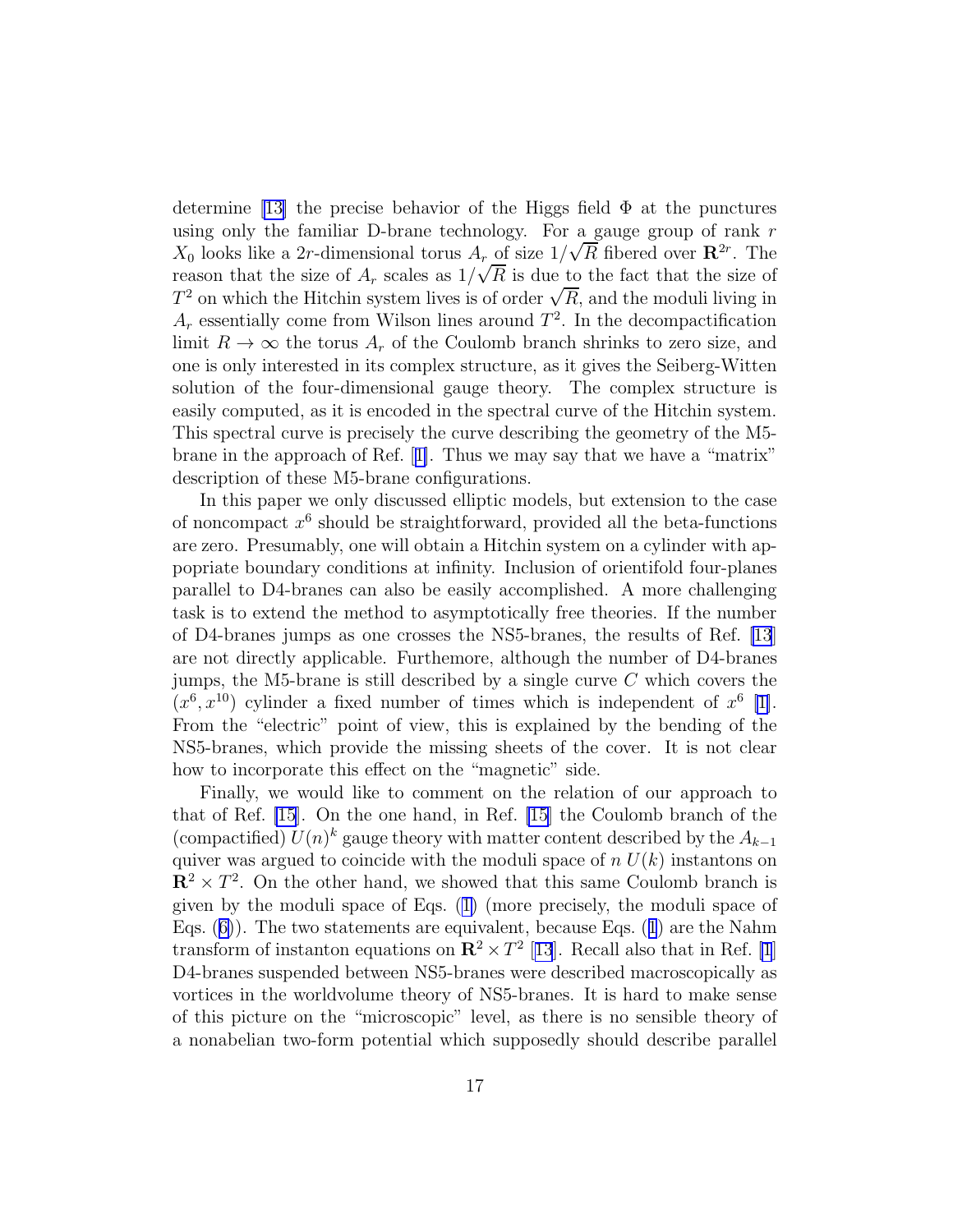<span id="page-18-0"></span>NS5-branes. Morally speaking, we showed that after a mirror transform these vortices admit a microscopic description as instantons on  $\mathbb{R}^2 \times T^2$ .

### Acknowledgements

I would like to thank S. Cherkis, A. Hanany, S. Sethi, A. Uranga, and E. Witten for useful discussions. I am also grateful to E. Witten for reading a preliminary draft of this paper.

## References

- [1] E. Witten, "Solutions Of Four-Dimensional Field Theories Via M Theory," Nucl. Phys. B500, 3-42 (1997).
- [2] A. Gorskii et al., "Integrability And Seiberg-Witten Exact Solution," Phys. Lett. B355, 466 (1995).
- [3] E. Martinec and N. Warner, "Integrable Systems And Supersymmetric Gauge Theory," Nucl. Phys. B459, 97-112 (1996).
- [4] R. Donagi and E. Witten, "Supersymmetric Yang-Mills Theory And Integrable Systems," Nucl. Phys. B460, 299-334 (1996).
- [5] N. Hitchin, "Stable Bundles And Integrable Systems," Duke Math. J. 54, 91 (1987).
- [6] A. Gorskii et al., "N=2 Supersymmetric QCD And Integrable Spin Chains: Rational Case  $N_f < 2N_c$ ," Phys. Lett. **B380**, 75-80 (1996); A. Gorsky, S. Gukov, and A. Mironov., "Multiscale N=2 SUSY Field Theories, Integrable Systems, And Their Stringy/Brane Origin – I," [hep-th/9707120](http://arxiv.org/abs/hep-th/9707120).
- [7] E. Markman, "Spectral Curves And Integrable Systems," Comp. Math. 93, 255 (1994); R. Donagi, L. Ein, and R. Lazarsfeld, "A Non-Linear Deformation Of The Hitchin Dynamical System," [alg-geom/9504017](http://arxiv.org/abs/alg-geom/9504017).
- [8] S. Gukov, "Seiberg-Witten Solution From Matrix Theory," [hep](http://arxiv.org/abs/hep-th/9709138)[th/9709138.](http://arxiv.org/abs/hep-th/9709138)